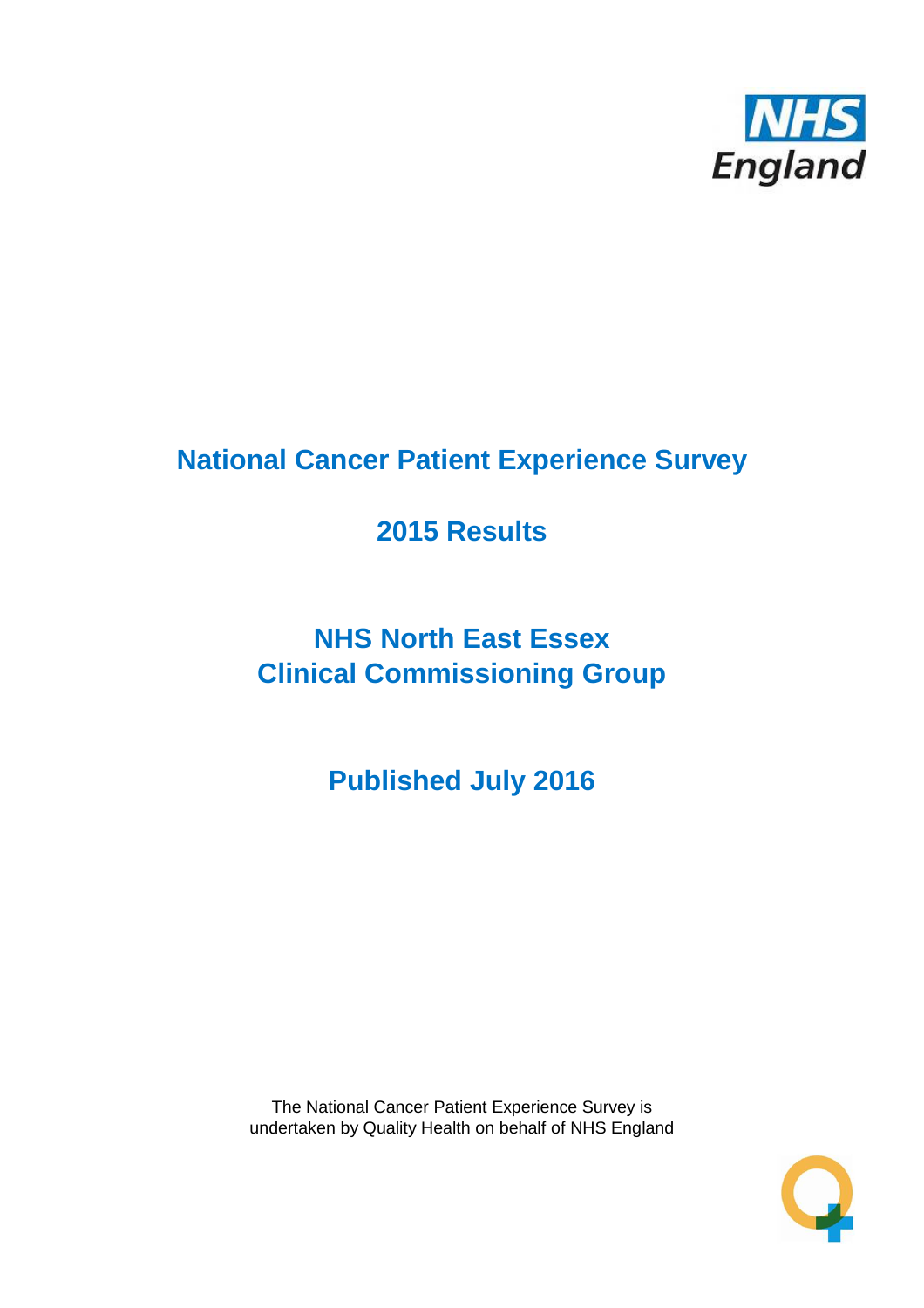### **Introduction**

The National Cancer Patient Experience Survey 2015 is the fifth iteration of the survey first undertaken in 2010. It has been designed to monitor national progress on cancer care; to provide information to drive local quality improvements; to assist commissioners and providers of cancer care; and to inform the work of the various charities and stakeholder groups supporting cancer patients.

The survey was overseen by a national Cancer Patient Experience Advisory Group. This Advisory Group set the principles and objectives of the survey programme and guided questionnaire development.

The survey was commissioned and managed by NHS England. The survey provider, Quality Health, is responsible for designing, running and analysing the survey.

Full national results and other reports are available at www.ncpes.co.uk

Further details on the survey methodology and changes to the 2015 survey can be found in the Annex. Note that a number of significant changes were made to the 2015 survey so caution should be taken in directly comparing data from the 2015 survey to the findings of the previous CPES surveys. No comparisons with previous surveys are presented in this report.

#### **This report**

The report shows how this CCG scored for each question in the survey, compared with national results. It is aimed at helping individual CCGs to understand their performance and identify areas for local improvement.

Note that responses for questions with 1-20 respondents have been suppressed. This is to protect patient confidentiality and because uncertainty around the result is too great.

#### **Data tables**

The data tables presented in this report show the following for each question:

- **Column 1** shows the number of respondents to this question
- **Column 2** shows the unadjusted 2015 score for this CCG
- **Column 3** shows the case-mix adjusted 2015 score for this CCG
- **Column 4** shows the lower limit of the expected range of scores for this CCG (the top of the pale blue section on the Comparability chart - see below)
- **Column 5** shows the upper limit of the expected range of scores for this CCG (the bottom of the dark blue section on the Comparability chart - see below)
- **Column 6** shows the National Average score for this question.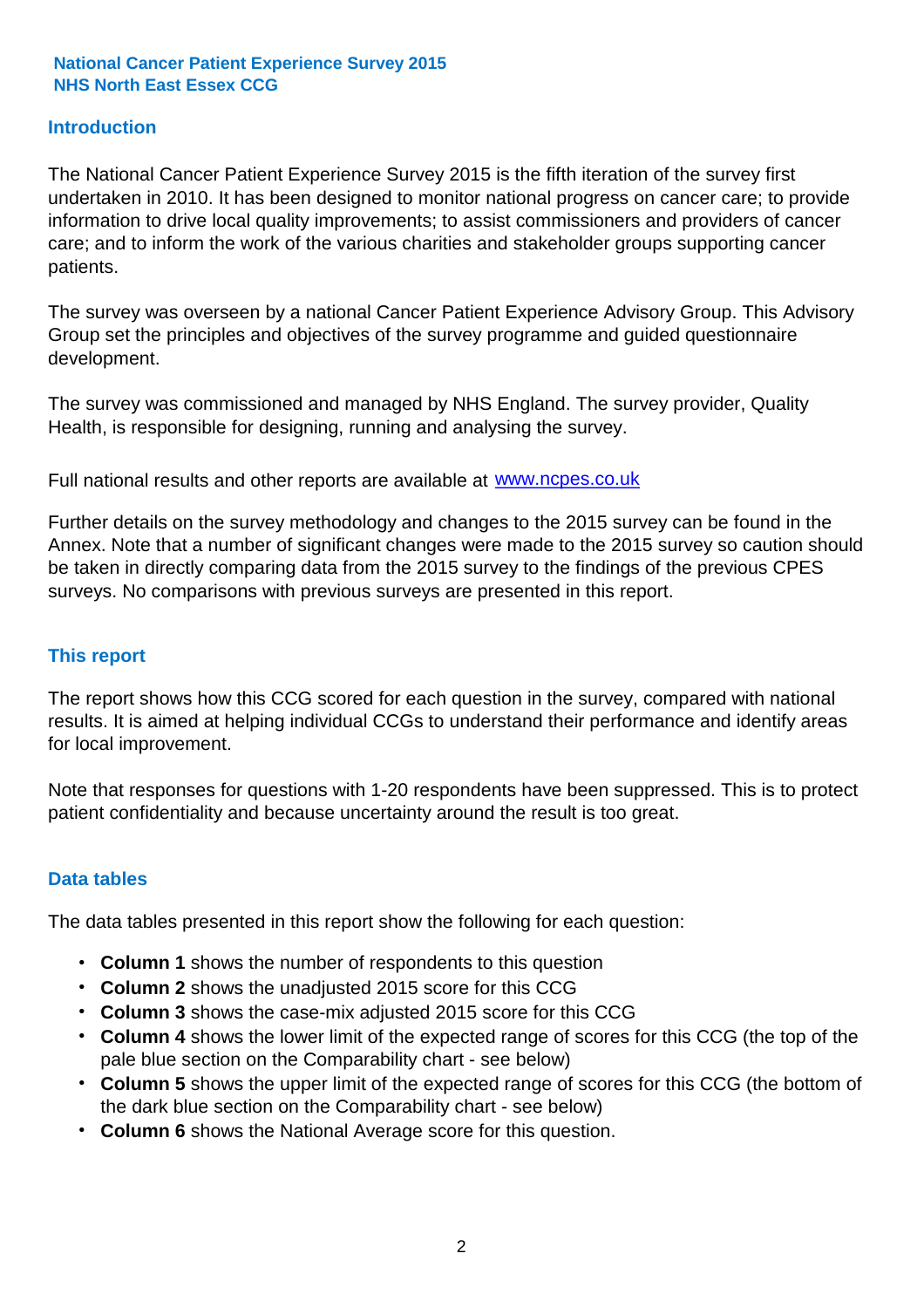Results for individual response options are presented in the detailed data tables **WWW.ncpes.co.uk** Confidence Intervals for unadjusted and case-mix adjusted data are provided in these tables.

Expected ranges and 95% Confidence Intervals highlight the uncertainty around the results. The size of the expected ranges and confidence intervals will be different for each question, and depends on the number of respondents and the range of their responses.

For further details on case-mix adjustment and the scoring methodology used, please refer to the Annex.

### **Comparability charts**

For the 2015 survey, we have adopted the CQC standard for reporting comparative performance, based on calculation of "expected ranges". This means that CCGs will be flagged as outliers only if there is statistical evidence that their scores deviate (positively or negatively) from the range of scores that would be expected for CCGs of the same size.

The Comparability charts in this report show a bar with these expected ranges (in grey), higher than expected (in dark blue), and lower than expected (in pale blue). A black dot represents the actual score of this CCG.

The same colour convention has been used in Column 3 of the Data tables.

For further details on expected ranges, please refer to the technical document at **www.ncpes.co.uk** 

#### **Tumour group tables**

The final set of tables in this report show the scores for each question for each of the 13 tumour groups, with a comparative national score for that tumour group.

These breakdowns are intended as additional information for CCGs to understand the differences between the experiences of patients with different types of cancer. The numbers are generally relatively small and may not be statistically significant. They should therefore be treated with some caution.

#### **Notes on specific questions**

Question 5 in the survey has not been scored. However, the unscored data is useful and has been published alongside the other results in this report. This question asked respondents to "tick all that apply". The results show all of the responses given including where respondents chose two or more options.

Questions used to direct respondents to different parts of the survey (questions 4, 17, 24, 27, 40, 43, 46) and other demographic and information questions are not reported.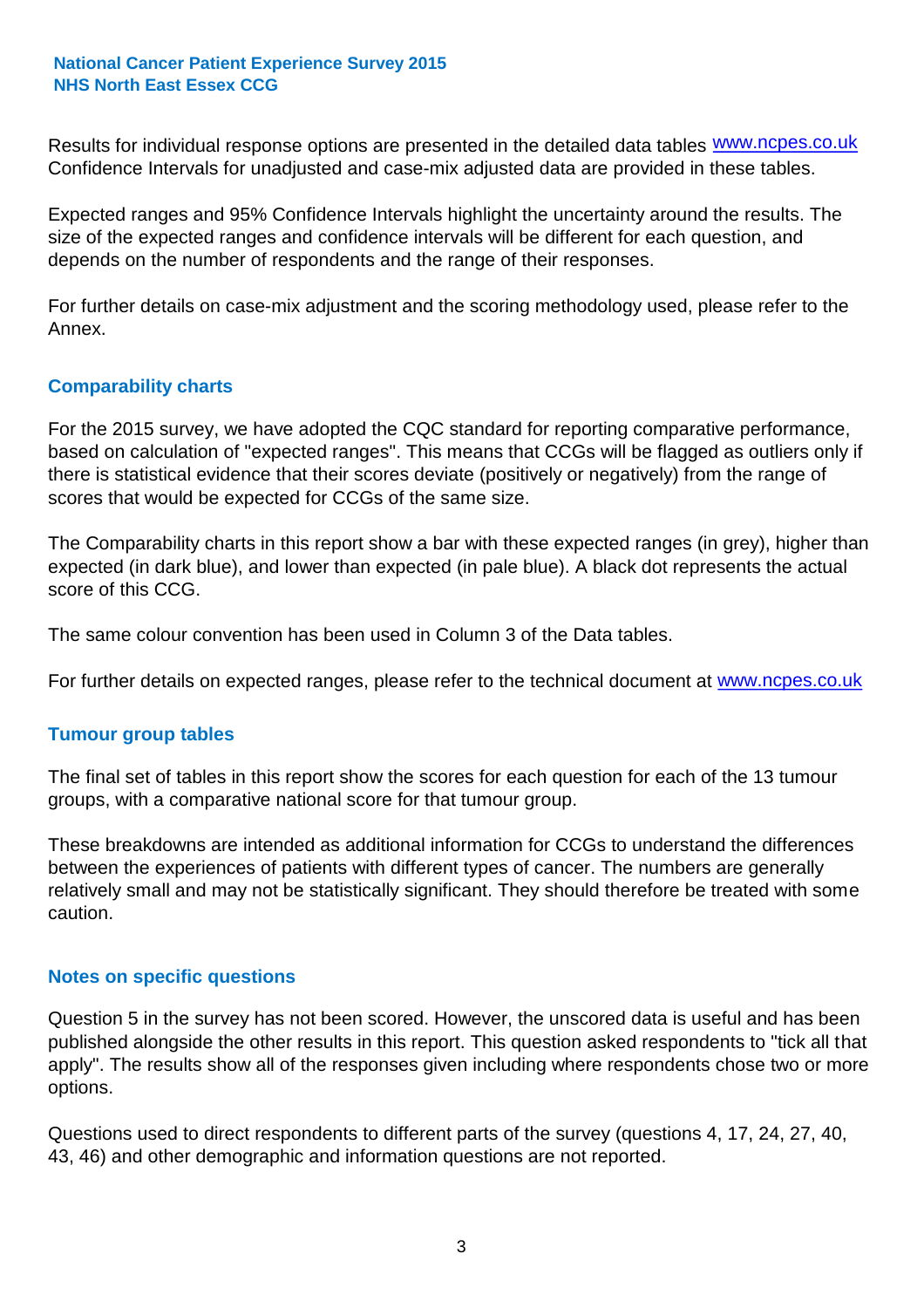#### **How to use the data**

Unadjusted data should be used to see the actual responses from patients relating to the CCG.

Case-mix adjusted data, together with expected ranges, should be used to understand whether the results are significantly higher or lower than national results.

Case-mix adjusted data, together with (case-mix adjusted) Confidence Intervals (presented in the detailed data tables **www.ncpes.co.uk**), should be used to understand whether the results are significantly higher or lower than the results for another CCG.

#### **Response rates**

Numbers of respondents by tumour group, age and gender can be found in the Annex.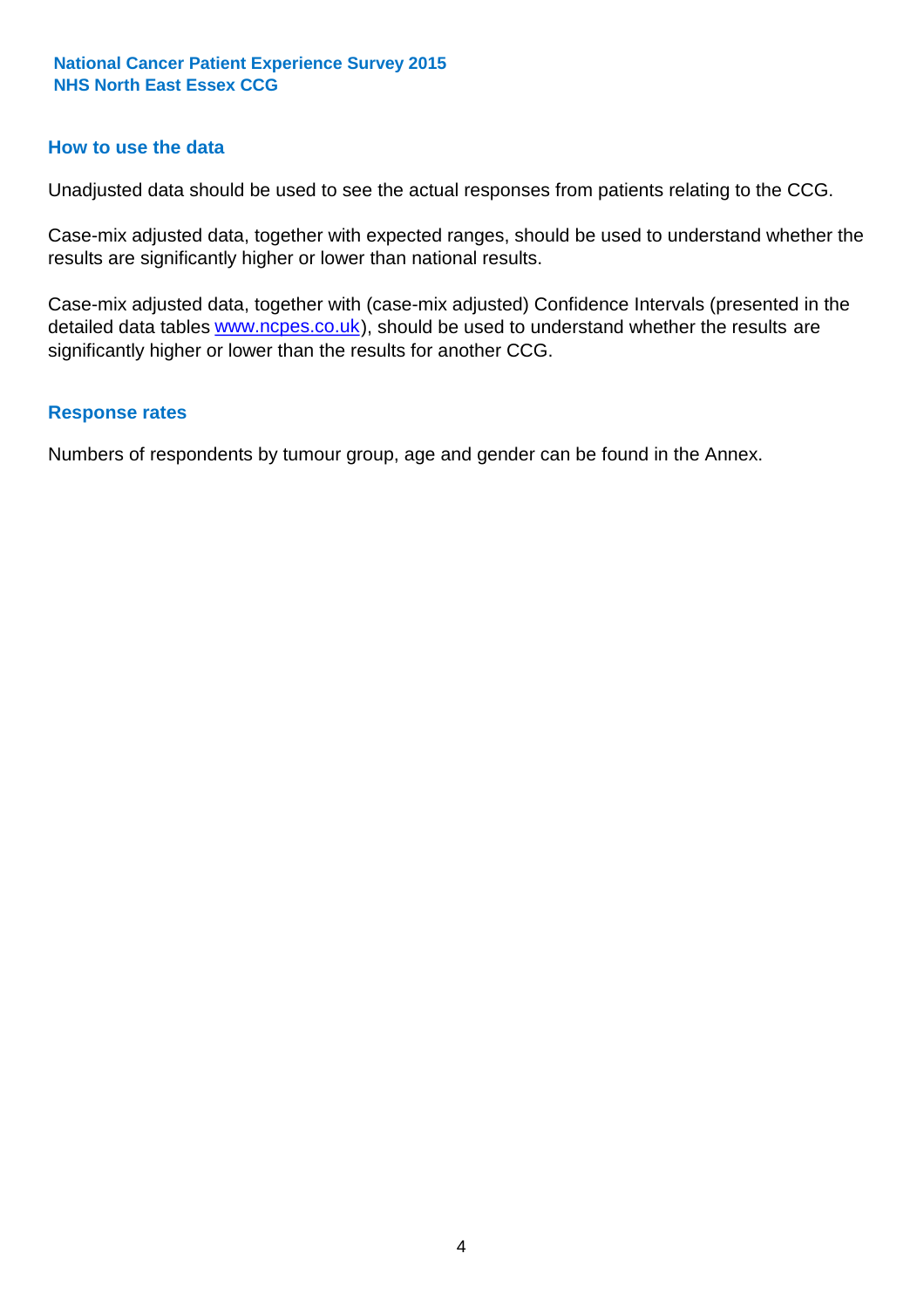### **Executive Summary**

average rating of 8.7. Asked to rate their care on a scale of zero (very poor) to 10 (very good), respondents gave an

The following questions are included in phase 1 of the Cancer Dashboard developed by Public Health England and NHS England\*:

- **76%** of respondents said that they were definitely involved as much as they wanted to be in decisions about their care and treatment
- **95%** of respondents said that they were given the name of a Clinical Nurse Specialist who would support them through their treatment
- when asked how easy or difficult it had been to contact their Clinical Nurse Specialist 87% of respondents said that it had been 'quite easy' or 'very easy'
- **81%** of respondents said that, overall, they were always treated with dignity and respect they were in hospital
- **94%** of respondents said that hospital staff told them who to contact if they were worried about their condition or treatment after they left hospital
- **64%** of respondents said that they thought the GPs and nurses at their general practice definitely did everything they could to support them while they were having cancer treatment.

Detailed results for these and other questions are set out in the sections that follow.

#### \* www.cancerdata.nhs.uk/dashboard

The questions were selected in discussion with the national Cancer Patient Experience Advisory Group and reflect four key patient experience domains: provision of information; involvement in decisions; care transition; interpersonal relations, respect and dignity. The figures presented above are all case-mix adjusted.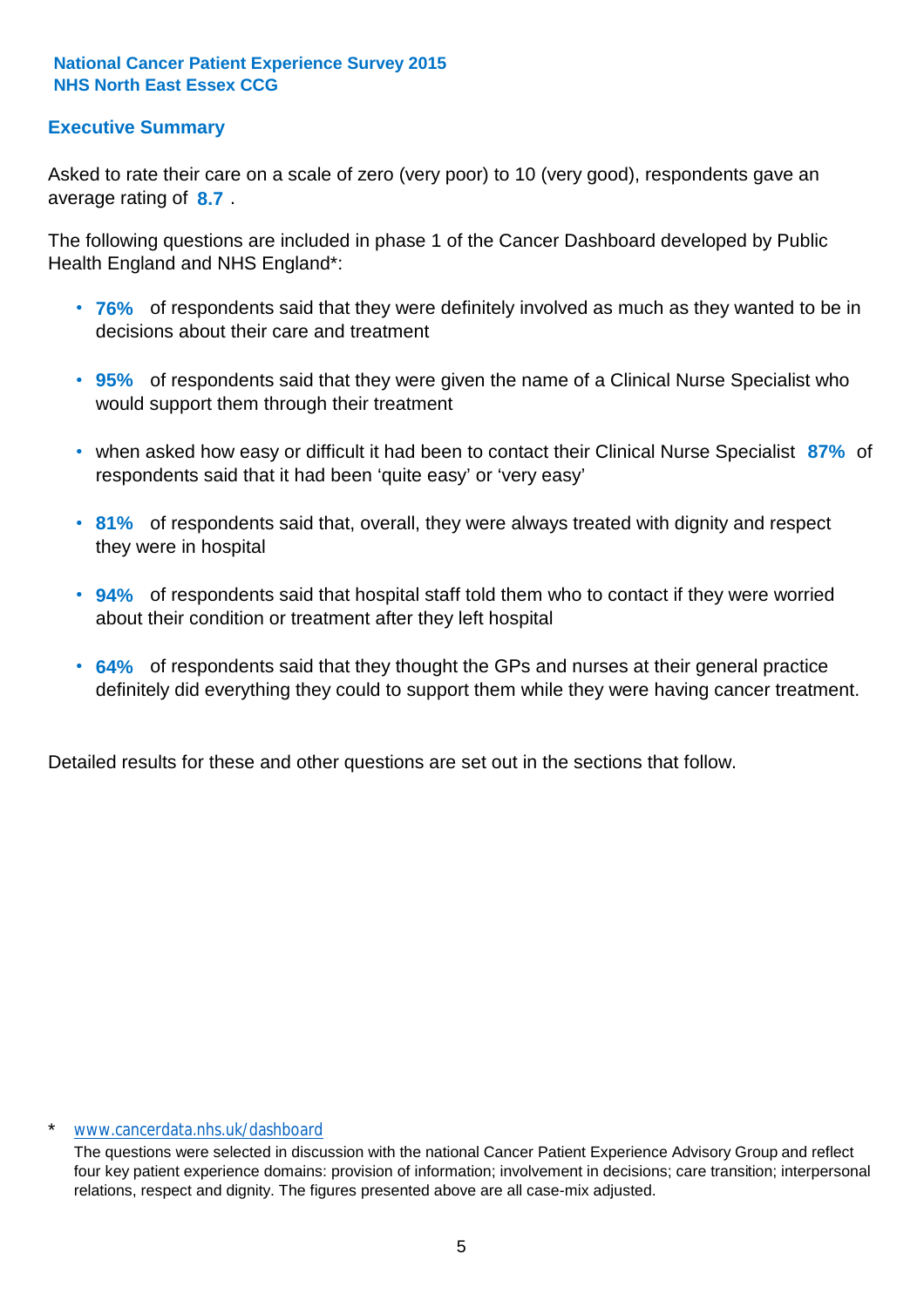# **Questions which scored outside expected range**

|                                  |                                                                                           |                                          |                                    | 2015 Case-mix Adjusted              |                                     |                              |  |  |  |
|----------------------------------|-------------------------------------------------------------------------------------------|------------------------------------------|------------------------------------|-------------------------------------|-------------------------------------|------------------------------|--|--|--|
| Question                         |                                                                                           | respondents<br>for this CCG<br>Number of | Percentage for<br>this CCG<br>2015 | Lower limit of<br>expected<br>range | Upper limit o'<br>expected<br>range | Average<br>National<br>Score |  |  |  |
|                                  | Finding out what was wrong with you                                                       |                                          |                                    |                                     |                                     |                              |  |  |  |
| Q11                              | Patient given easy to understand written information about the<br>type of cancer they had | 369                                      | 77%                                | 67%                                 | 76%                                 | 72%                          |  |  |  |
| <b>Clinical Nurse Specialist</b> |                                                                                           |                                          |                                    |                                     |                                     |                              |  |  |  |
| Q17                              | Patient given the name of the CNS who would support them<br>through their treatment       | 402                                      | 95%                                | 87%                                 | 93%                                 | 90%                          |  |  |  |
|                                  | Hospital care as an inpatient                                                             |                                          |                                    |                                     |                                     |                              |  |  |  |
| Q <sub>31</sub>                  | Patient had confidence and trust in all ward nurses                                       | 260                                      | 63%                                | 67%                                 | 78%                                 | 72%                          |  |  |  |
| Q <sub>37</sub>                  | Always treated with respect and dignity by staff                                          | 257                                      | 81%                                | 83%                                 | 92%                                 | 87%                          |  |  |  |
|                                  | Hospital care as a day patient / outpatient                                               |                                          |                                    |                                     |                                     |                              |  |  |  |
| Q41                              | Patient was able to discuss worries or fears with staff during<br>visit                   | 313                                      | 79%                                | 65%                                 | 75%                                 | 70%                          |  |  |  |
| Q44                              | Beforehand patient had all information needed about<br>radiotherapy treatment             | 125                                      | 93%                                | 80%                                 | 92%                                 | 86%                          |  |  |  |
| Q45                              | Patient given understandable information about whether<br>radiotherapy was working        | 102                                      | 75%                                | 50%                                 | 69%                                 | 60%                          |  |  |  |
|                                  | Home care and support                                                                     |                                          |                                    |                                     |                                     |                              |  |  |  |
| Q51                              | Patient definitely given enough support from health or social<br>services after treatment | 117                                      | 35%                                | 36%                                 | 54%                                 | 45%                          |  |  |  |
|                                  | Your overall NHS care                                                                     |                                          |                                    |                                     |                                     |                              |  |  |  |
| Q55                              | Patient given a care plan                                                                 | 306                                      | 40%                                | 28%                                 | 38%                                 | 33%                          |  |  |  |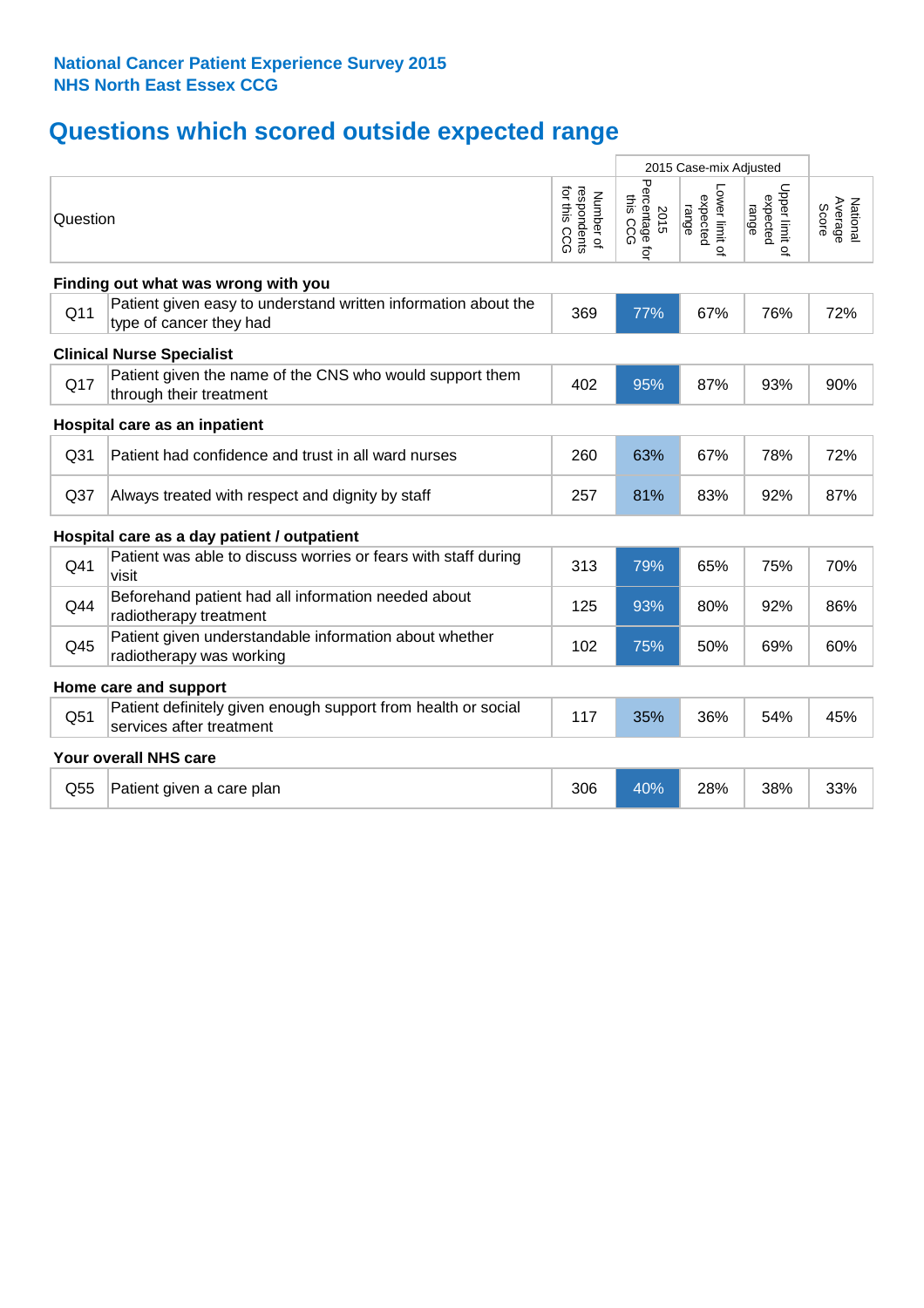# **CCG results**

### **Seeing your GP**



|    |                                                                |                                              |                             |               | 2015 Case-mix Adjusted     |                            |                           |
|----|----------------------------------------------------------------|----------------------------------------------|-----------------------------|---------------|----------------------------|----------------------------|---------------------------|
|    | Question                                                       | respondents<br>Number<br>$\overline{\sigma}$ | 2015<br>Unadjusted<br>Score | 2015<br>Score | Expected<br>range<br>lower | Expected<br>range<br>nbber | National Average<br>Score |
| Q1 | Saw GP once / twice before being told had to go to<br>hospital | 287                                          | 75%                         | 75%           | 71%                        | 81%                        | 76%                       |
| Q2 | Patient thought they were seen as soon as necessary            | 399                                          | 83%                         | 82%           | 79%                        | 86%                        | 82%                       |

|    |                                                                             |                                                 | No. |
|----|-----------------------------------------------------------------------------|-------------------------------------------------|-----|
|    |                                                                             | Yes                                             |     |
|    | Beforehand, did you have all the<br>information you needed about your test? | No, I would have liked more written information |     |
| Q5 |                                                                             | No, I would have liked more verbal information  |     |
|    |                                                                             | I did not need / want any information           |     |
|    |                                                                             | Don't know / can't remember                     |     |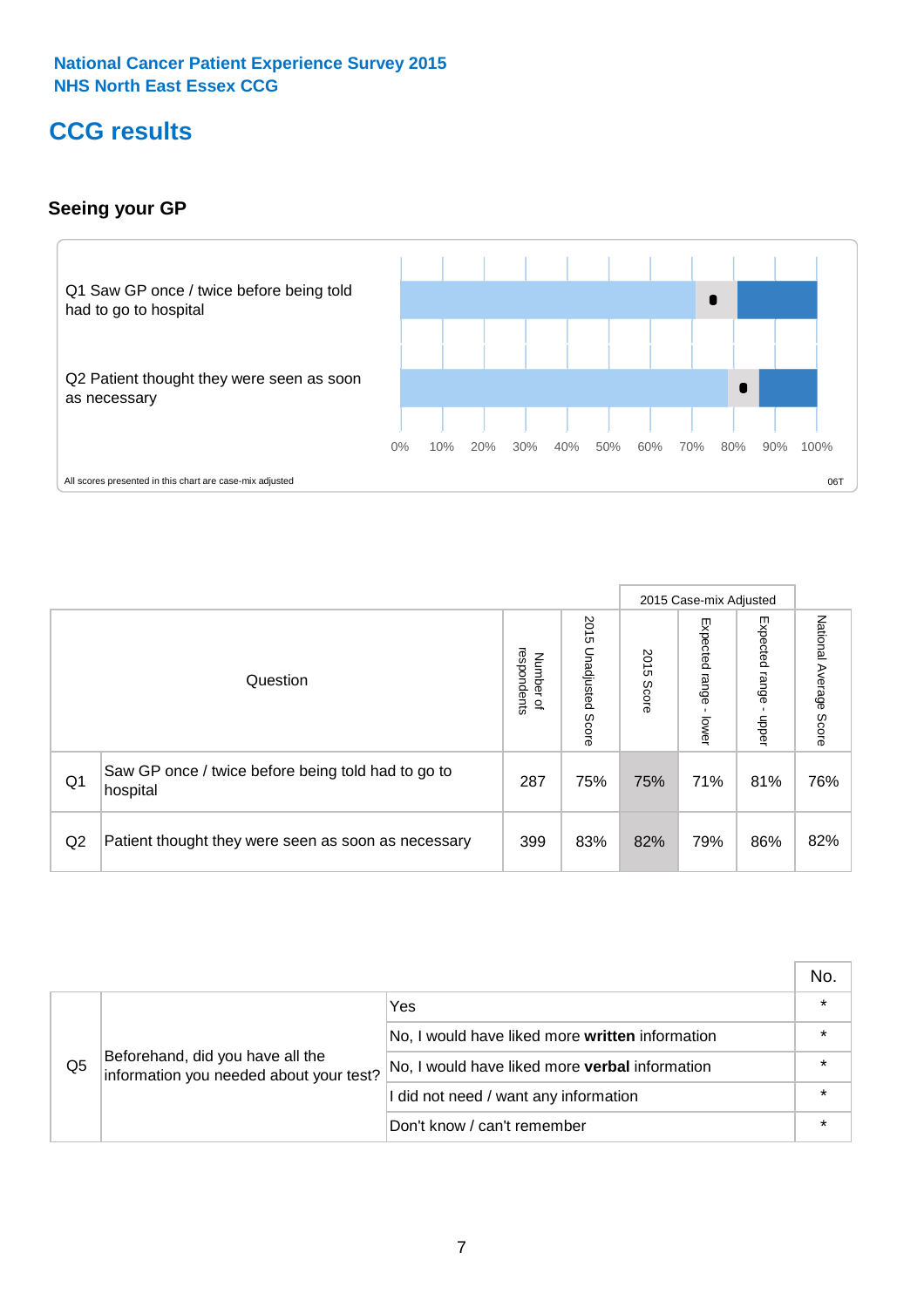### **Diagnostic tests**

![](_page_7_Figure_2.jpeg)

|                |                                                                       |                                    |                             |               | 2015 Case-mix Adjusted  |                         |                           |
|----------------|-----------------------------------------------------------------------|------------------------------------|-----------------------------|---------------|-------------------------|-------------------------|---------------------------|
|                | Question                                                              | Number of<br>respondents<br>Number | 2015<br>Unadjusted<br>Score | 2015<br>Score | Expected range<br>lower | Expected range<br>nbber | National Average<br>Score |
| Q <sub>6</sub> | The length of time waiting for the test to be done was<br>about right | 367                                | 85%                         | 84%           | 83%                     | 90%                     | 87%                       |
| Q7             | Given complete explanation of test results in<br>understandable way   | 372                                | 81%                         | 81%           | 75%                     | 83%                     | 79%                       |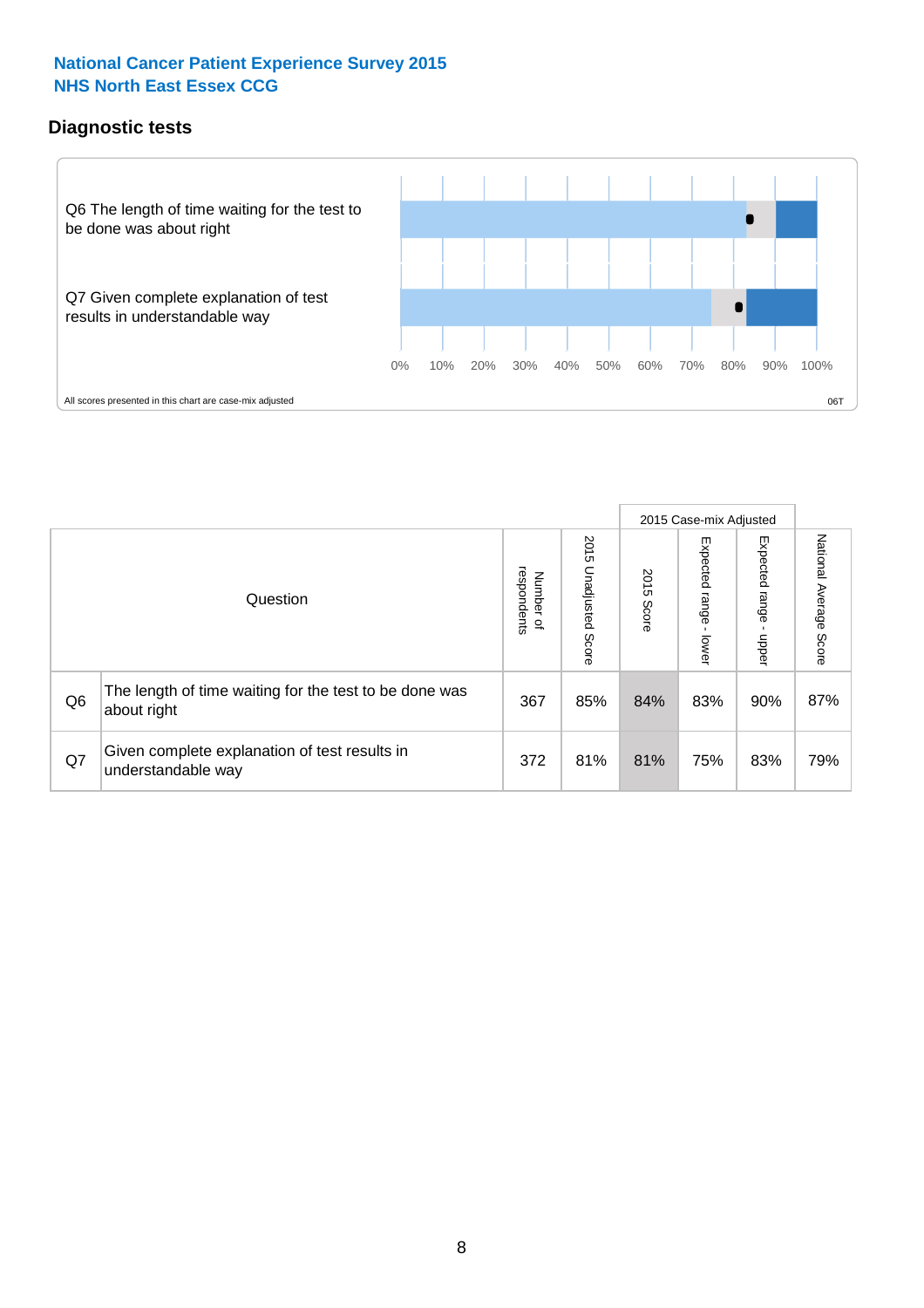#### **Finding out what was wrong with you**

![](_page_8_Figure_2.jpeg)

|                |                                                                                            |                          |                       |               | 2015 Case-mix Adjusted     |                                         |                        |
|----------------|--------------------------------------------------------------------------------------------|--------------------------|-----------------------|---------------|----------------------------|-----------------------------------------|------------------------|
|                | Question                                                                                   | respondents<br>Number of | 2015 Unadjusted Score | 2015<br>Score | Expected range -<br>-lower | Expected range<br>$\mathbf{I}$<br>nbber | National Average Score |
| Q8             | Patient told they could bring a family member or friend<br>when first told they had cancer | 326                      | 77%                   | 76%           | 74%                        | 83%                                     | 79%                    |
| Q <sub>9</sub> | Patient felt they were told sensitively that they had cancer                               | 404                      | 83%                   | 83%           | 81%                        | 88%                                     | 84%                    |
| Q10            | Patient completely understood the explanation of what<br>was wrong                         | 406                      | 75%                   | 75%           | 69%                        | 77%                                     | 73%                    |
| Q11            | Patient given easy to understand written information<br>about the type of cancer they had  | 369                      | 77%                   | 77%           | 67%                        | 76%                                     | 72%                    |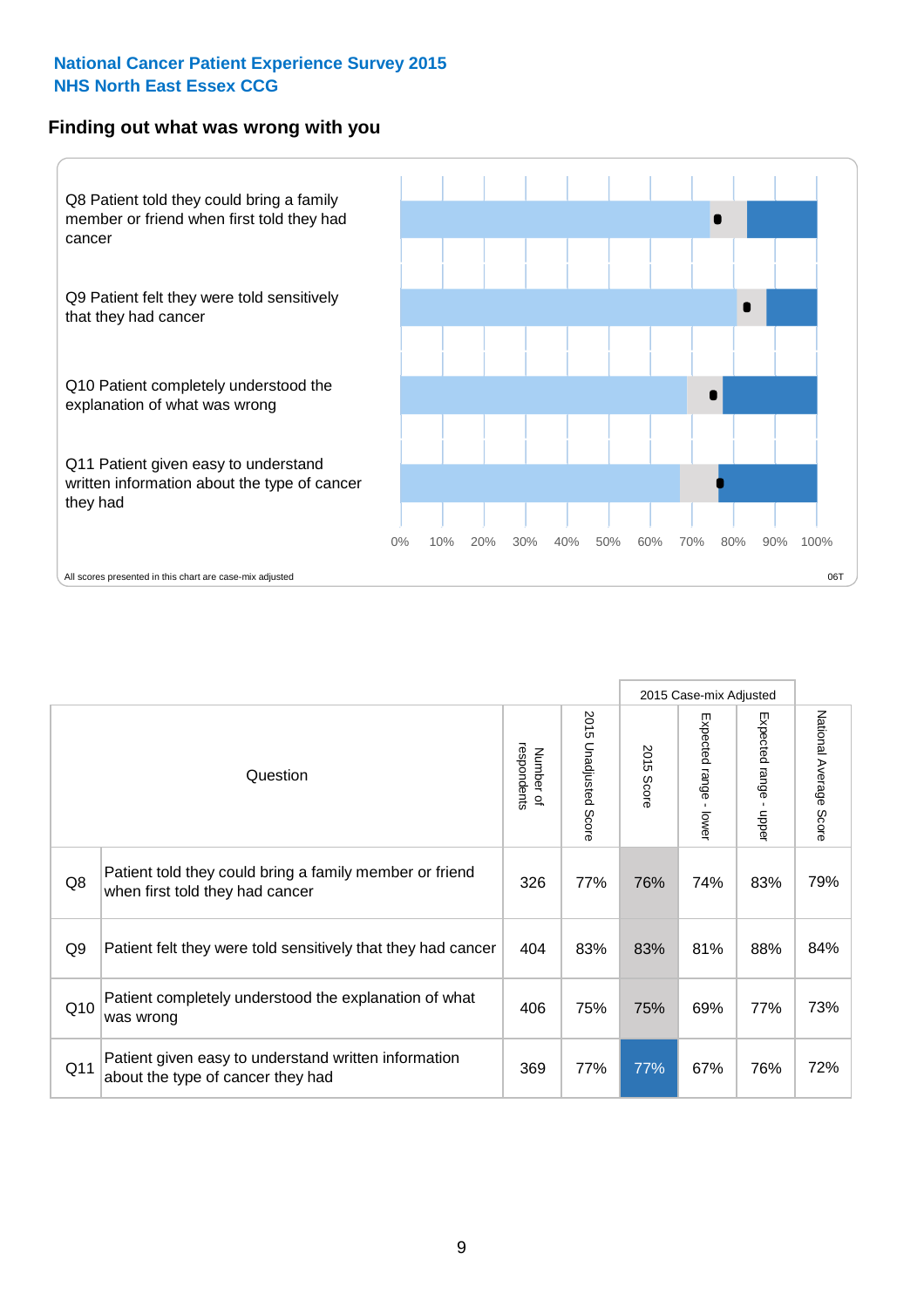### **Finding out what was wrong with you**

![](_page_9_Figure_2.jpeg)

|     |                                                                                         |                          |                                 |               | 2015 Case-mix Adjusted                  |                           |                        |
|-----|-----------------------------------------------------------------------------------------|--------------------------|---------------------------------|---------------|-----------------------------------------|---------------------------|------------------------|
|     | Question                                                                                | respondents<br>Number of | 2015<br><b>Unadjusted Score</b> | 2015<br>Score | Expected range<br>$\mathbf{r}$<br>lower | Expected range -<br>nbber | National Average Score |
| Q12 | Patient felt that treatment options were completely<br>explained                        | 346                      | 83%                             | 83%           | 79%                                     | 87%                       | 83%                    |
| Q13 | Possible side effects explained in an understandable way                                | 395                      | 75%                             | 74%           | 68%                                     | 77%                       | 73%                    |
| Q14 | Patient given practical advice and support in dealing with<br>side effects of treatment | 391                      | 71%                             | 71%           | 62%                                     | 71%                       | 66%                    |
| Q15 | Patient definitely told about side effects that could affect<br>them in the future      | 363                      | 54%                             | 54%           | 49%                                     | 60%                       | 54%                    |
| Q16 | Patient definitely involved in decisions about care and<br>treatment                    | 399                      | 76%                             | 76%           | 74%                                     | 82%                       | 78%                    |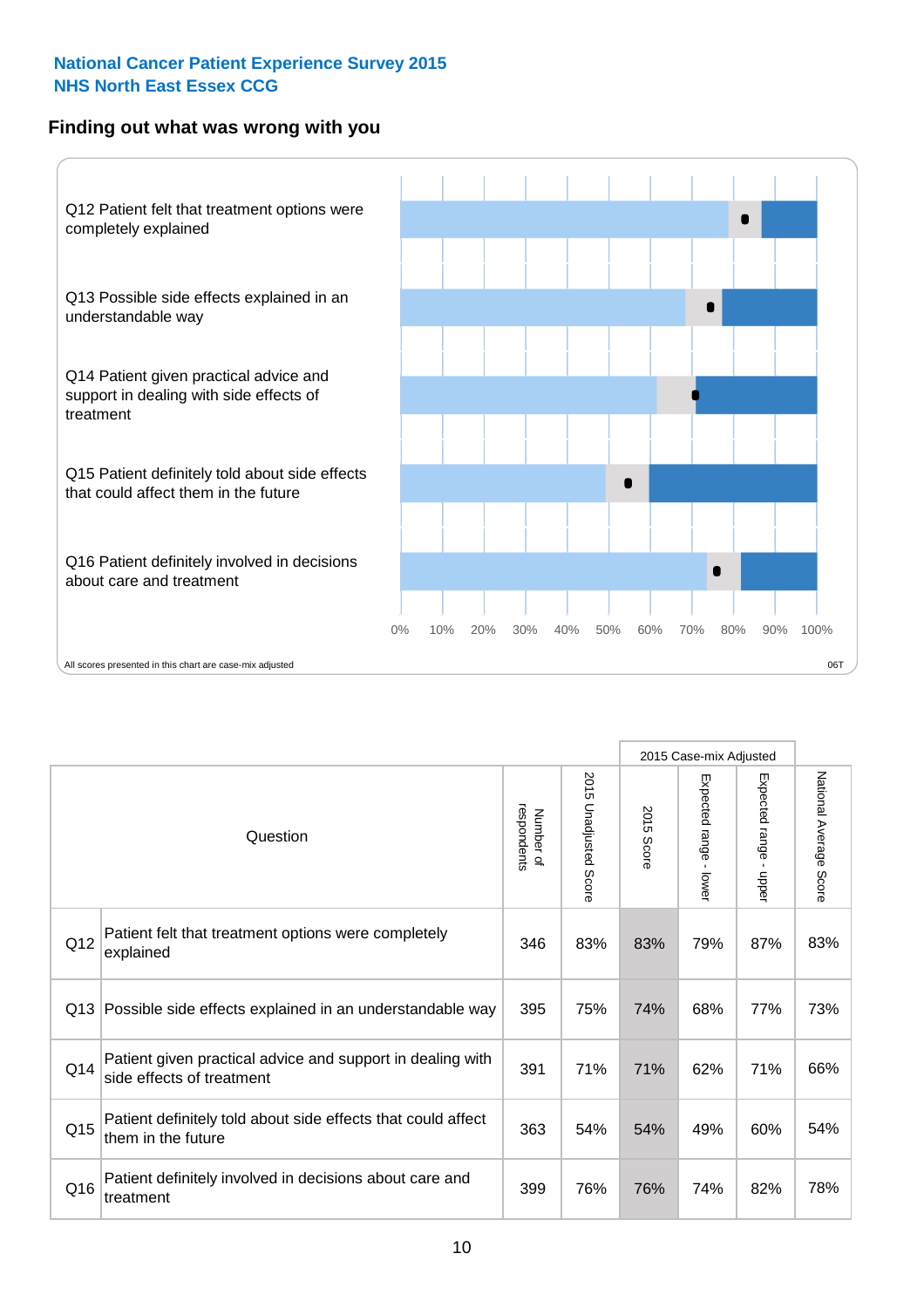#### **Clinical Nurse Specialist**

![](_page_10_Figure_2.jpeg)

|     |                                                                                     |                          |                       |               | 2015 Case-mix Adjusted  |                         |                        |
|-----|-------------------------------------------------------------------------------------|--------------------------|-----------------------|---------------|-------------------------|-------------------------|------------------------|
|     | Question                                                                            | respondents<br>Number of | 2015 Unadjusted Score | 2015<br>Score | Expected range<br>lower | Expected range<br>nbber | National Average Score |
| Q17 | Patient given the name of the CNS who would support<br>them through their treatment | 402                      | 96%                   | 95%           | 87%                     | 93%                     | 90%                    |
|     | Q18 Patient found it easy to contact their CNS                                      | 351                      | 88%                   | 87%           | 82%                     | 91%                     | 87%                    |
| Q19 | Get understandable answers to important questions all or<br>most of the time        | 342                      | 89%                   | 89%           | 85%                     | 92%                     | 89%                    |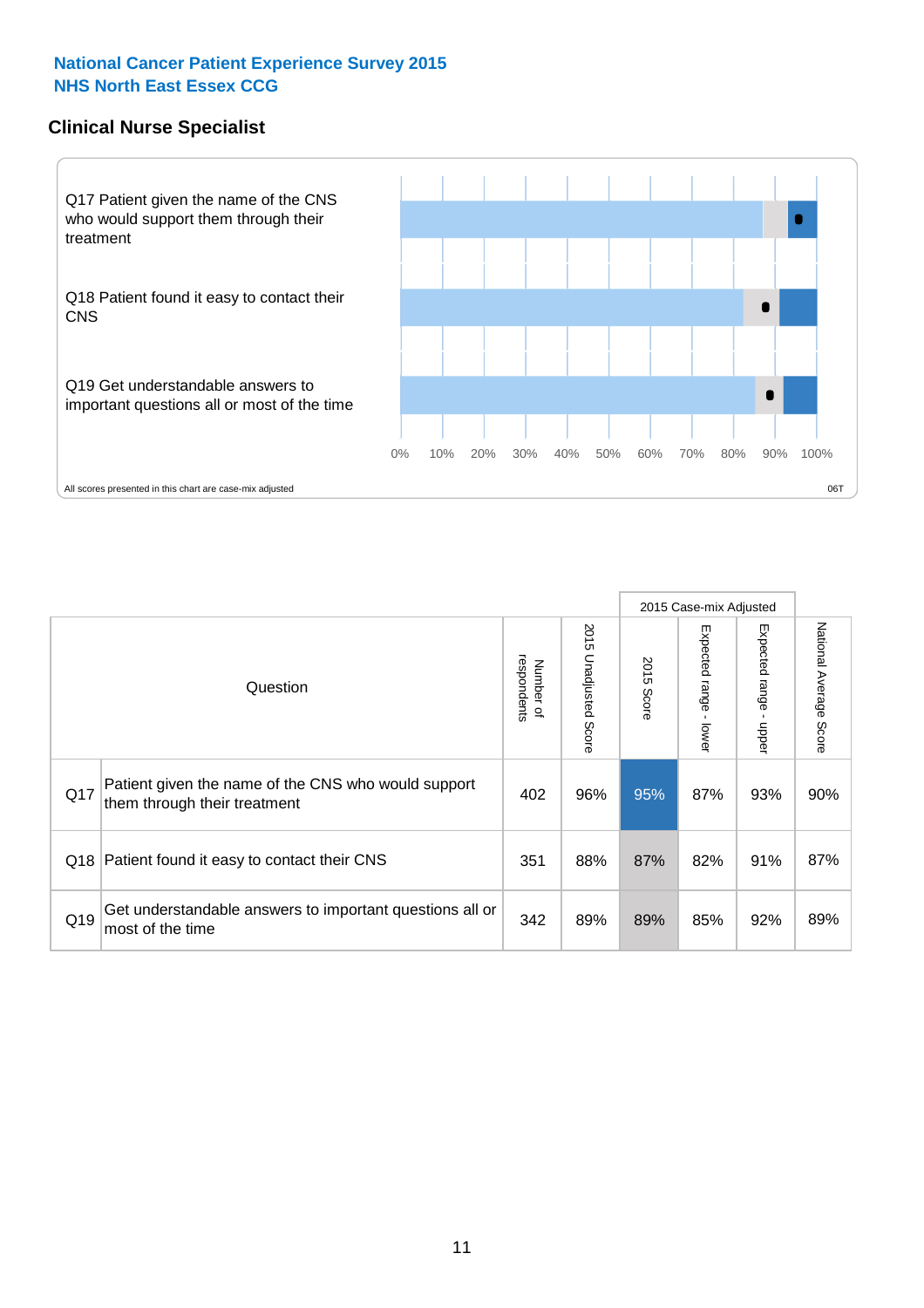#### **Support for people with cancer**

![](_page_11_Figure_2.jpeg)

2015 Case-mix Adjusted National Average Score 2015 Unadjusted Score Expected range - lower Expected range - upper National Average Score 2015 Unadjusted Score Expected range - upper Expected range - lower Number of<br>respondents respondents 2015 Score 2015 Score Number of Question Q20 Hospital staff gave information about support groups  $\left| \begin{array}{c|c} 335 & 87\% & 87\% & 79\% & 87\% \end{array} \right|$ Q21 290 83% 83% 76% 85% Hospital staff gave information about impact cancer could have on day to day activities but about impact cancer could [290 | 83% | 83% | 76% | 85% | 81% | 81% Q22 Hospital staff gave information on getting financial help  $\left| 210 \right| 54\%$  52%  $\left| 48\% \right| 62\%$  55% Q23 Rospital staff told patient they could get free prescriptions 200 77% 76% 75% 86% 80%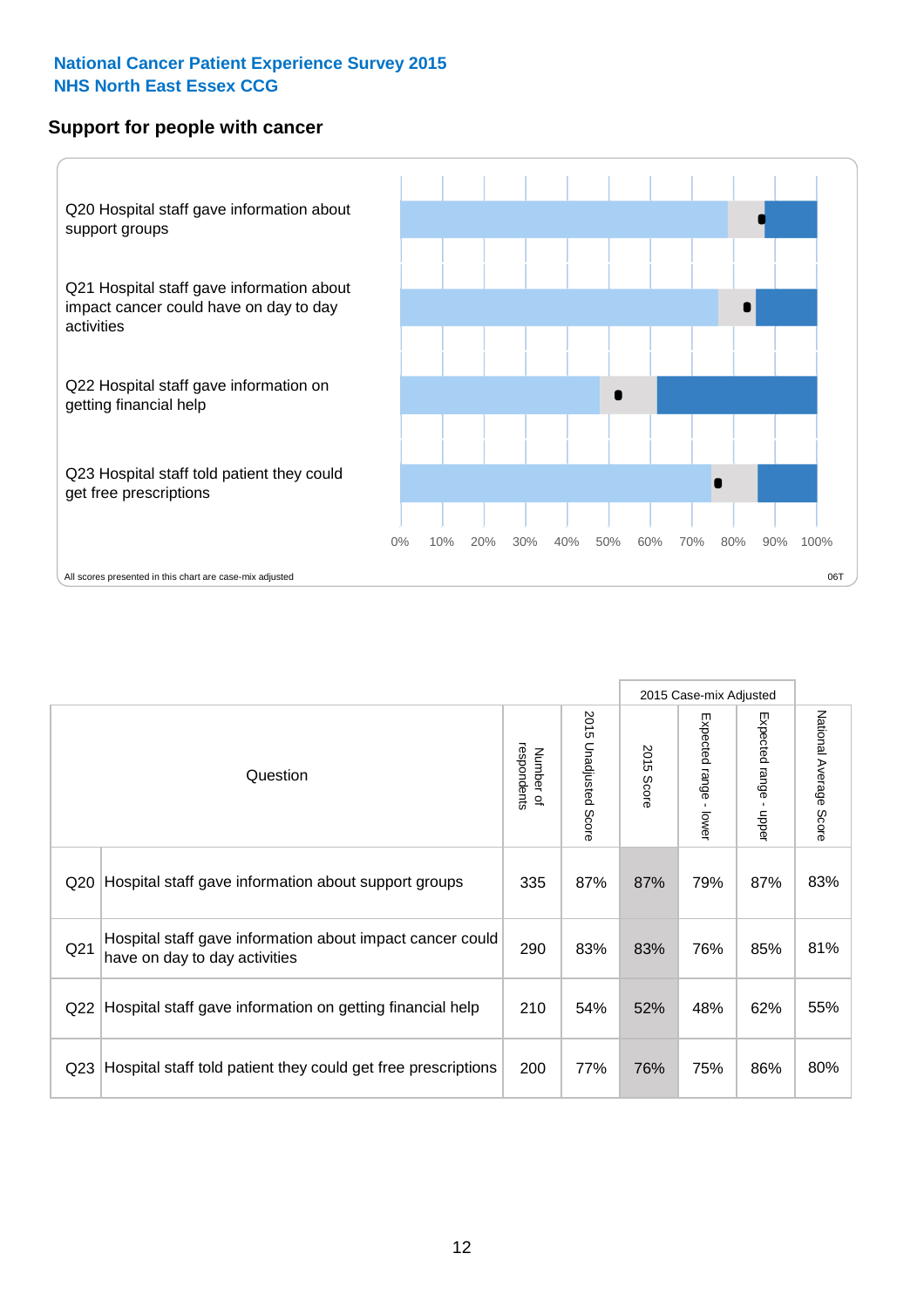# **Operations**

![](_page_12_Figure_2.jpeg)

|     |                                                                 |                                             |                             |                   | 2015 Case-mix Adjusted     |                            |                              |
|-----|-----------------------------------------------------------------|---------------------------------------------|-----------------------------|-------------------|----------------------------|----------------------------|------------------------------|
|     | Question                                                        | respondents<br>Numbe<br>≞<br>$\overline{a}$ | 2015<br>Unadjusted<br>Score | 201<br>c<br>Score | Expected<br>range<br>lower | Expected<br>range<br>doper | National<br>Average<br>Score |
| Q26 | Staff explained how operation had gone in<br>understandable way | 225                                         | 78%                         | 79%               | 72%                        | 83%                        | 78%                          |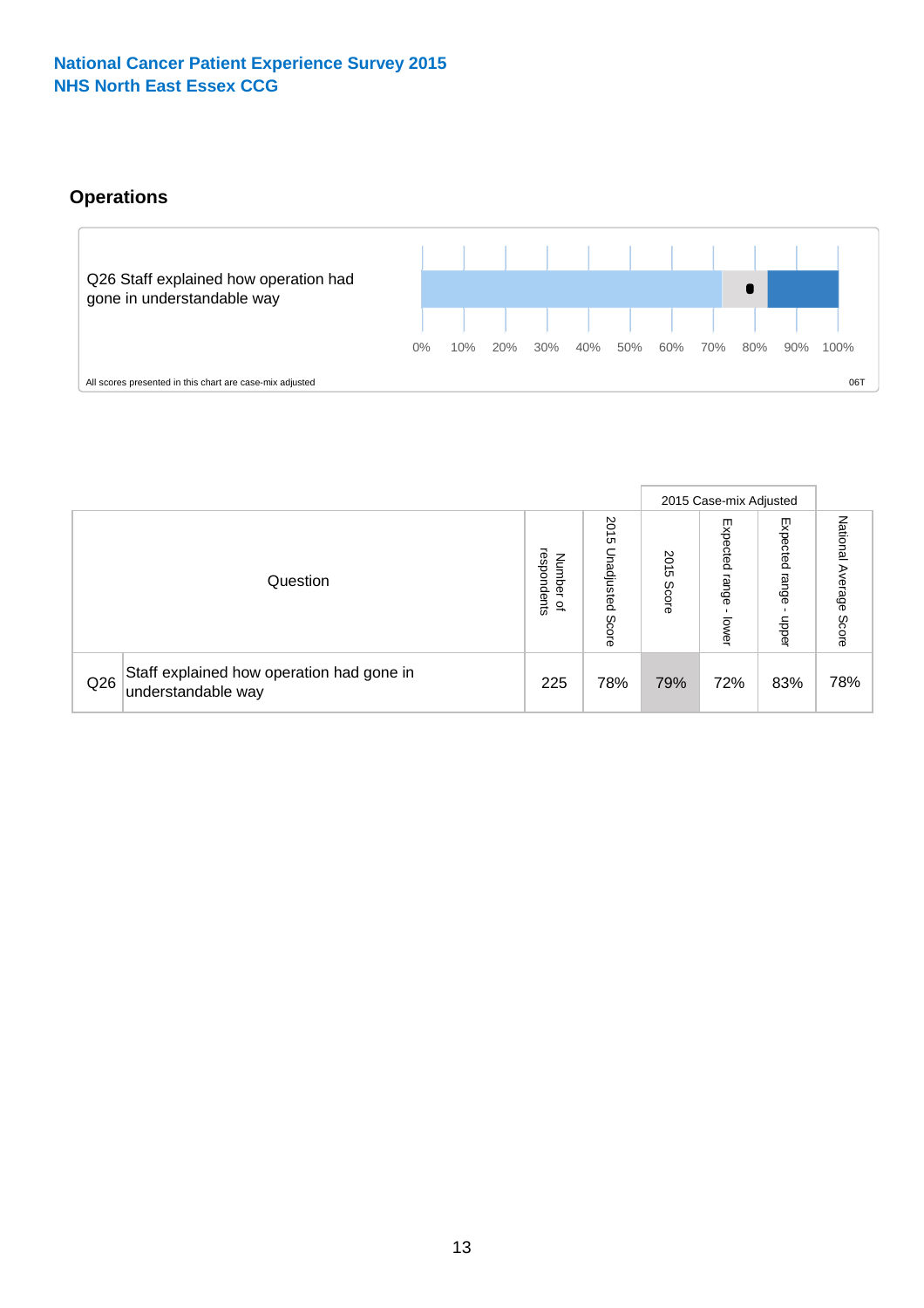### **Hospital care as an inpatient (Part 1 of 3)**

![](_page_13_Figure_2.jpeg)

All scores presented in this chart are case-mix adjusted  $06T$ 

|                 |                                                                                           |                          |                          |               | 2015 Case-mix Adjusted                  |                                           |                        |
|-----------------|-------------------------------------------------------------------------------------------|--------------------------|--------------------------|---------------|-----------------------------------------|-------------------------------------------|------------------------|
|                 | Question                                                                                  | respondents<br>Number of | 2015<br>Unadjusted Score | 2015<br>Score | Expected range<br>$\mathbf{r}$<br>lower | Expected range<br>$\blacksquare$<br>nbber | National Average Score |
| Q28             | Groups of doctors or nurses did not talk in front of patient<br>as if they were not there | 257                      | 77%                      | 77%           | 77%                                     | 86%                                       | 81%                    |
| Q29             | Patient had confidence and trust in all doctors treating<br>them                          | 258                      | 84%                      | 84%           | 80%                                     | 89%                                       | 84%                    |
| Q30             | Patient's family or someone close definitely had<br>opportunity to talk to doctor         | 212                      | 67%                      | 66%           | 66%                                     | 78%                                       | 72%                    |
| Q <sub>31</sub> | Patient had confidence and trust in all ward nurses                                       | 260                      | 65%                      | 63%           | 67%                                     | 78%                                       | 72%                    |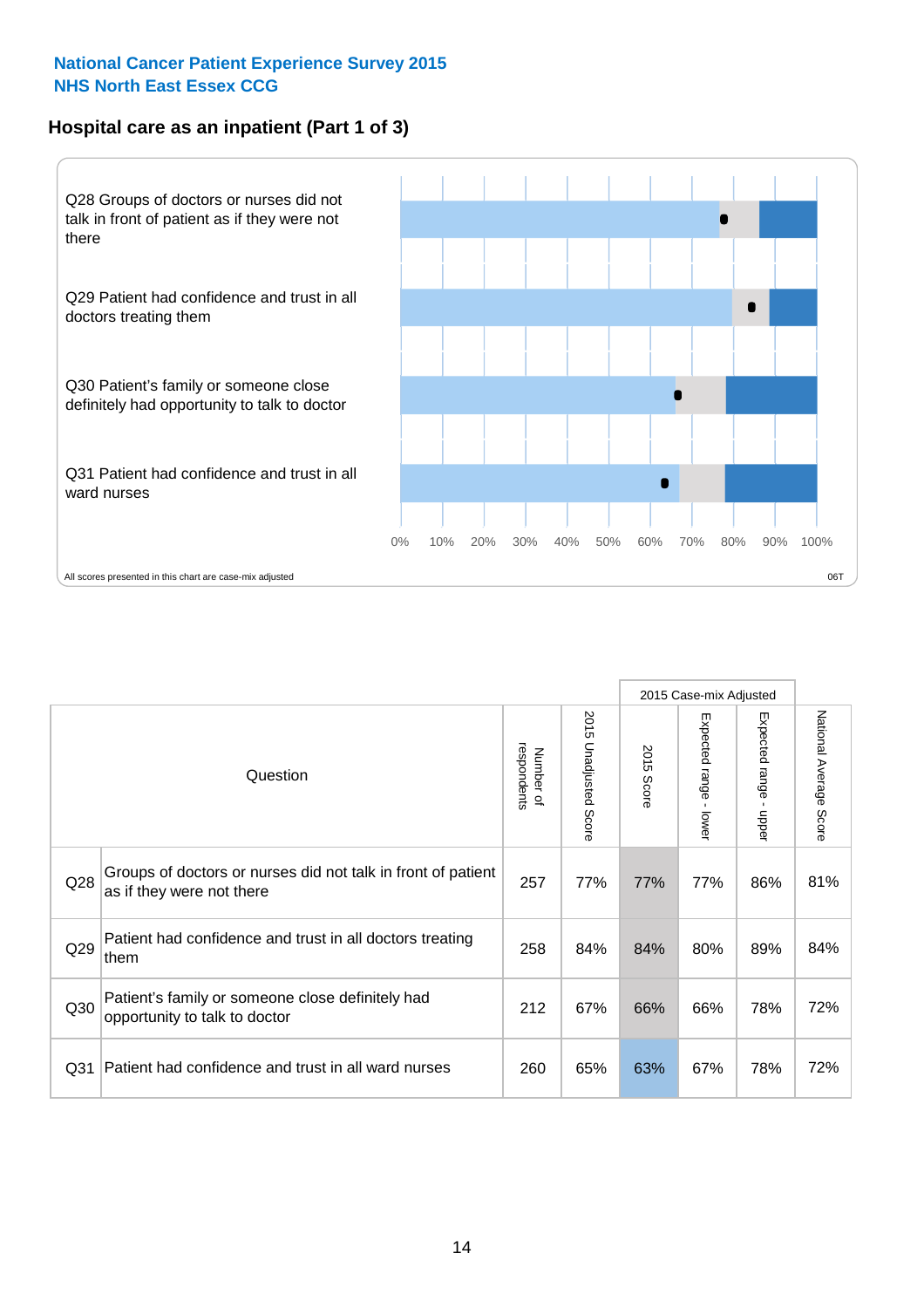### **Hospital care as an inpatient (Part 2 of 3)**

![](_page_14_Figure_2.jpeg)

|                 |                                                                         |                          |                          |               | 2015 Case-mix Adjusted |                           |                           |
|-----------------|-------------------------------------------------------------------------|--------------------------|--------------------------|---------------|------------------------|---------------------------|---------------------------|
|                 | Question                                                                | respondents<br>Number of | 2015 Unadjusted<br>Score | 2015<br>Score | Expected range - lower | Expected range -<br>nbber | National Average<br>Score |
| Q32             | Always / nearly always enough nurses on duty                            | 258                      | 63%                      | 62%           | 60%                    | 72%                       | 66%                       |
| Q <sub>33</sub> | All staff asked patient what name they preferred to be<br>called by     | 254                      | 61%                      | 60%           | 57%                    | 76%                       | 67%                       |
| Q <sub>34</sub> | Always given enough privacy when discussing condition<br>or treatment   | 258                      | 83%                      | 82%           | 80%                    | 89%                       | 85%                       |
| Q <sub>35</sub> | Patient was able to discuss worries or fears with staff<br>during visit | 178                      | 48%                      | 48%           | 45%                    | 59%                       | 52%                       |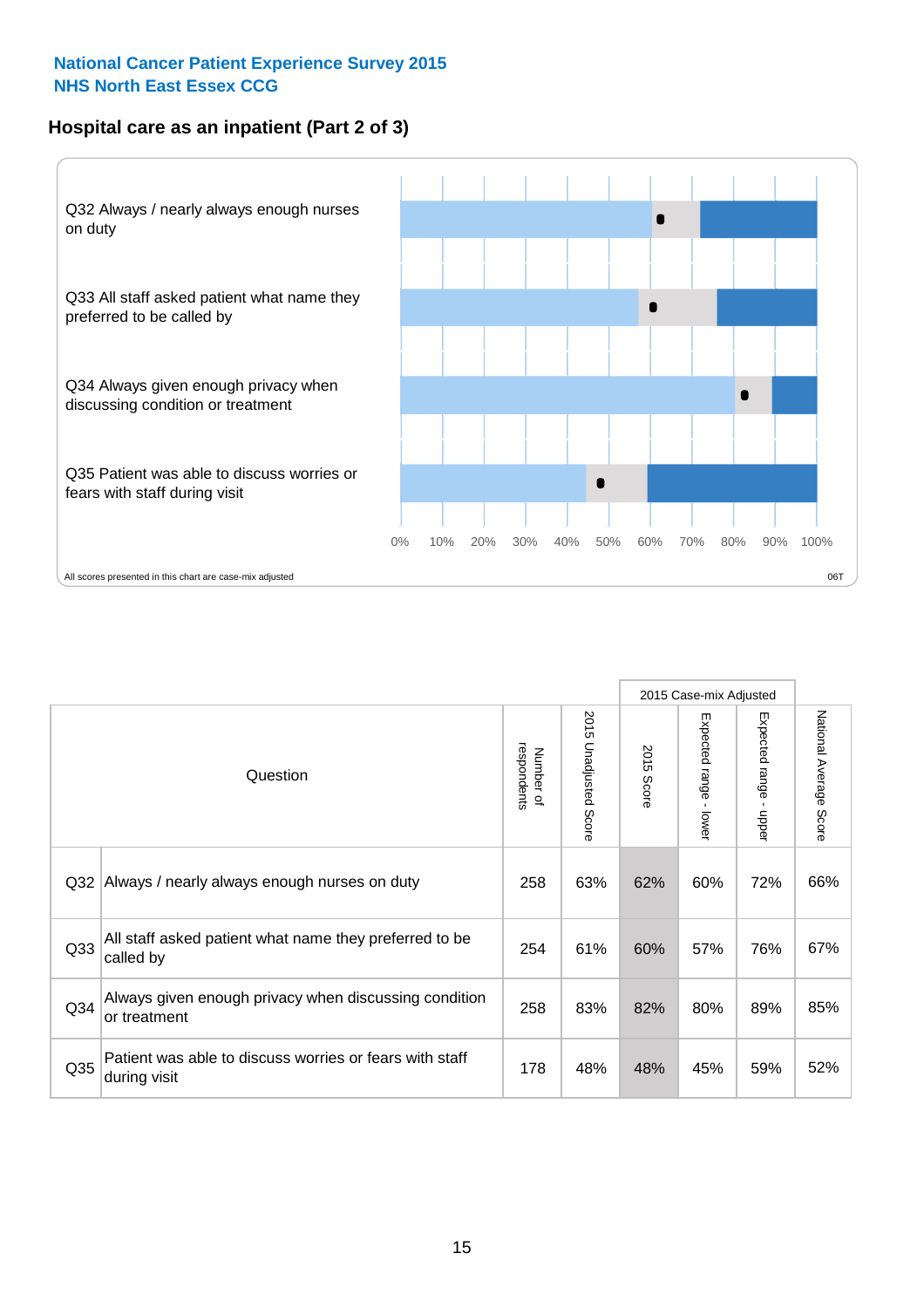### **Hospital care as an inpatient (Part 3 of 3)**

![](_page_15_Figure_2.jpeg)

|     |                                                                                     |                          |                                 |               | 2015 Case-mix Adjusted  |                                           |                        |
|-----|-------------------------------------------------------------------------------------|--------------------------|---------------------------------|---------------|-------------------------|-------------------------------------------|------------------------|
|     | Question                                                                            | respondents<br>Number of | 2015<br><b>Unadjusted Score</b> | 2015<br>Score | Expected range<br>lower | Expected range<br>$\blacksquare$<br>nbber | National Average Score |
| Q36 | Hospital staff definitely did everything to help control pain                       | 229                      | 81%                             | 80%           | 79%                     | 89%                                       | 84%                    |
| Q37 | Always treated with respect and dignity by staff                                    | 257                      | 82%                             | 81%           | 83%                     | 92%                                       | 87%                    |
| Q38 | Given clear written information about what should / should<br>not do post discharge | 246                      | 85%                             | 84%           | 80%                     | 89%                                       | 84%                    |
| Q39 | Staff told patient who to contact if worried post discharge                         | 250                      | 94%                             | 94%           | 91%                     | 97%                                       | 94%                    |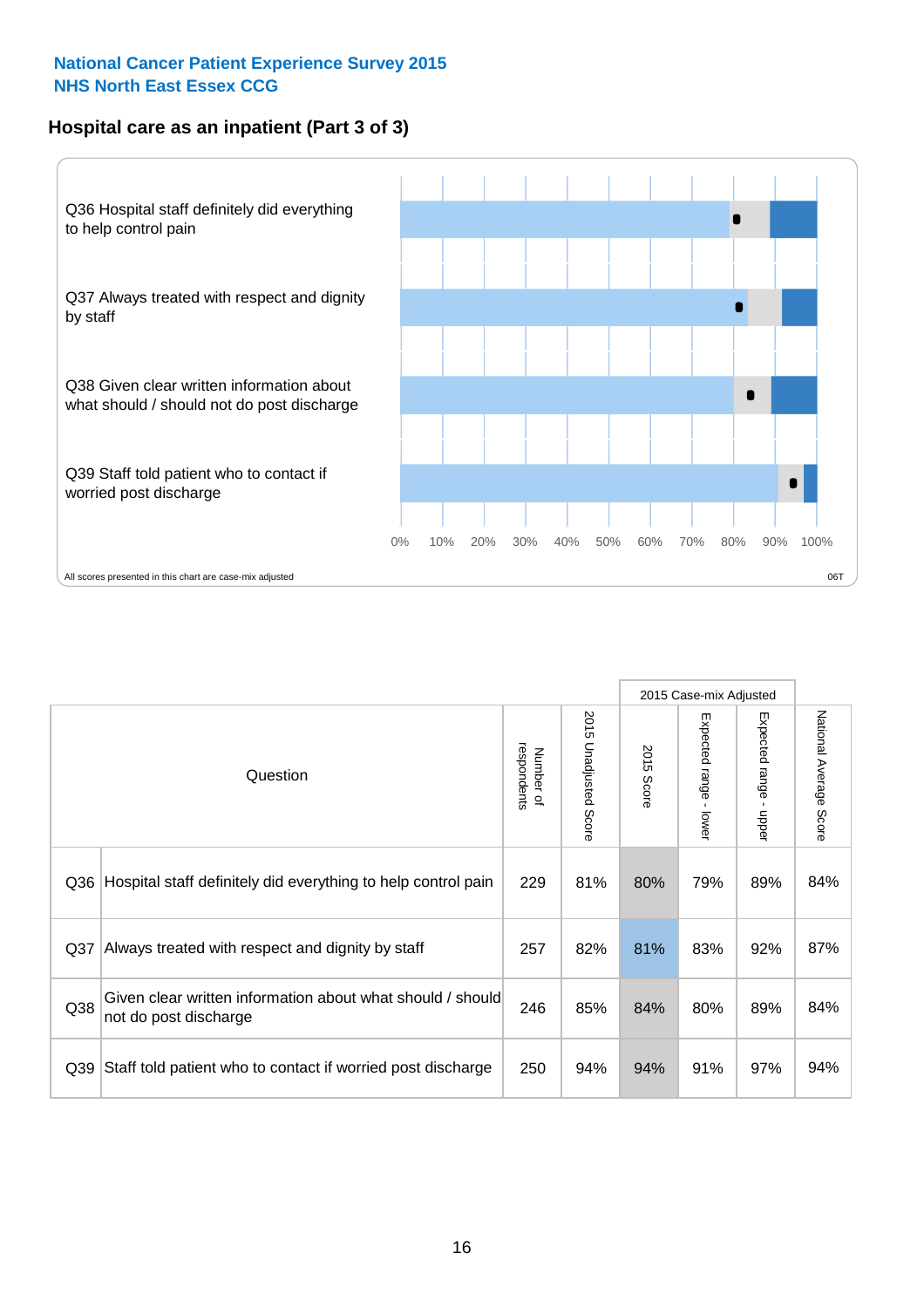### **Hospital care as a day patient / outpatient (Part 1 of 2)**

![](_page_16_Figure_2.jpeg)

|     |                                                                                    |                          |                                 |               | 2015 Case-mix Adjusted                    |                                           |                        |
|-----|------------------------------------------------------------------------------------|--------------------------|---------------------------------|---------------|-------------------------------------------|-------------------------------------------|------------------------|
|     | Question                                                                           | respondents<br>Number of | 2015<br><b>Unadjusted Score</b> | 2015<br>Score | Expected range<br>$\blacksquare$<br>lower | Expected range<br>$\blacksquare$<br>nbber | National Average Score |
| Q41 | Patient was able to discuss worries or fears with staff<br>during visit            | 313                      | 80%                             | 79%           | 65%                                       | 75%                                       | 70%                    |
| Q42 | Doctor had the right notes and other documentation with<br>them                    | 363                      | 95%                             | 95%           | 93%                                       | 98%                                       | 96%                    |
| Q44 | Beforehand patient had all information needed about<br>radiotherapy treatment      | 125                      | 93%                             | 93%           | 80%                                       | 92%                                       | 86%                    |
| Q45 | Patient given understandable information about whether<br>radiotherapy was working | 102                      | 75%                             | 75%           | 50%                                       | 69%                                       | 60%                    |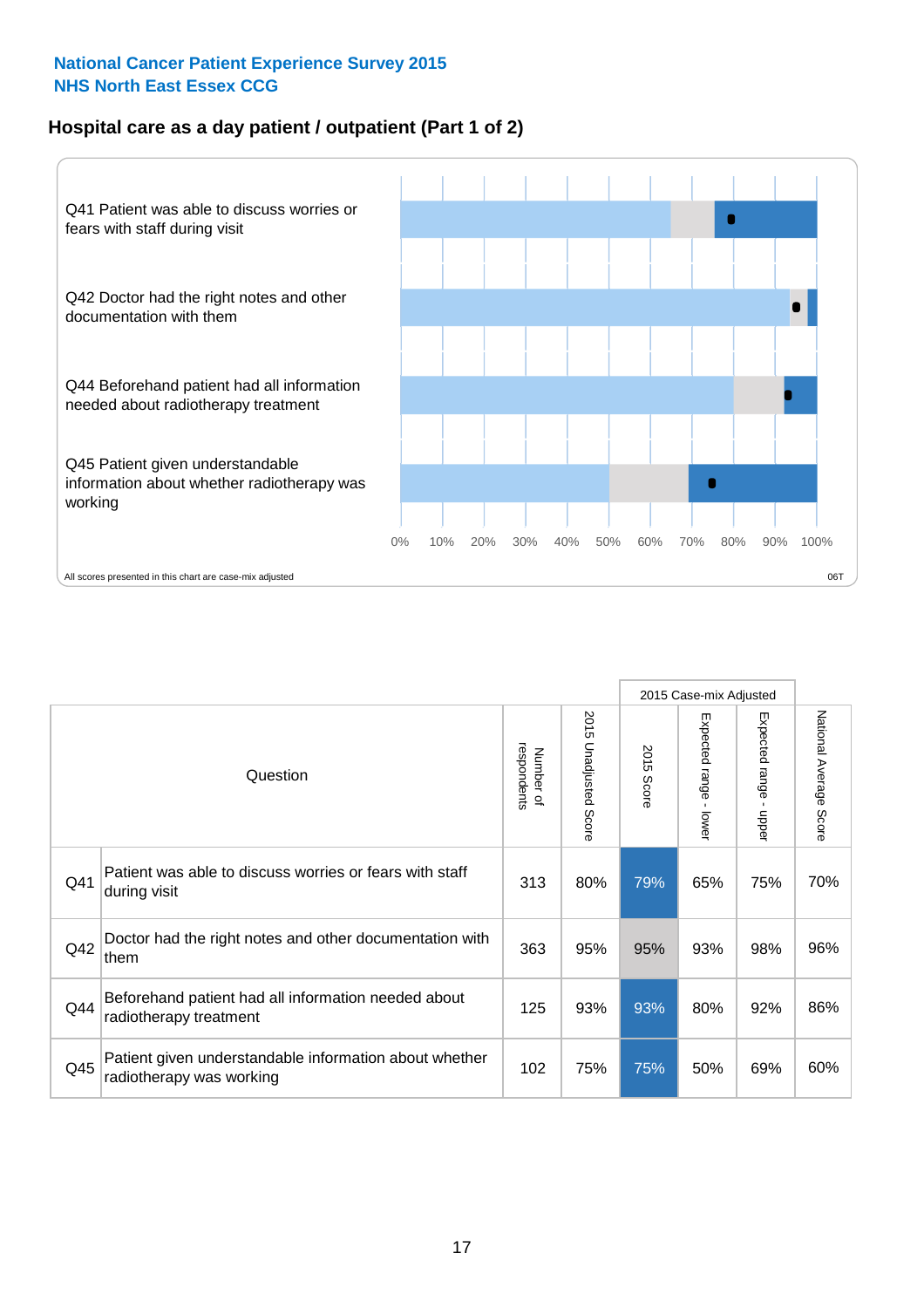### **Hospital care as a day patient / outpatient (Part 2 of 2)**

![](_page_17_Figure_2.jpeg)

|     |                                                                                    |                             |                             |               | 2015 Case-mix Adjusted            |                         |                           |
|-----|------------------------------------------------------------------------------------|-----------------------------|-----------------------------|---------------|-----------------------------------|-------------------------|---------------------------|
|     | Question                                                                           | respondents<br>Number<br>டி | 2015<br>Unadjusted<br>Score | 2015<br>Score | Expected<br><b>Lange</b><br>lower | Expected range<br>doper | National Average<br>Score |
| Q47 | Beforehand patient had all information needed about<br>chemotherapy treatment      | 256                         | 87%                         | 87%           | 80%                               | 89%                     | 84%                       |
| Q48 | Patient given understandable information about whether<br>chemotherapy was working | 234                         | 73%                         | 73%           | 62%                               | 74%                     | 68%                       |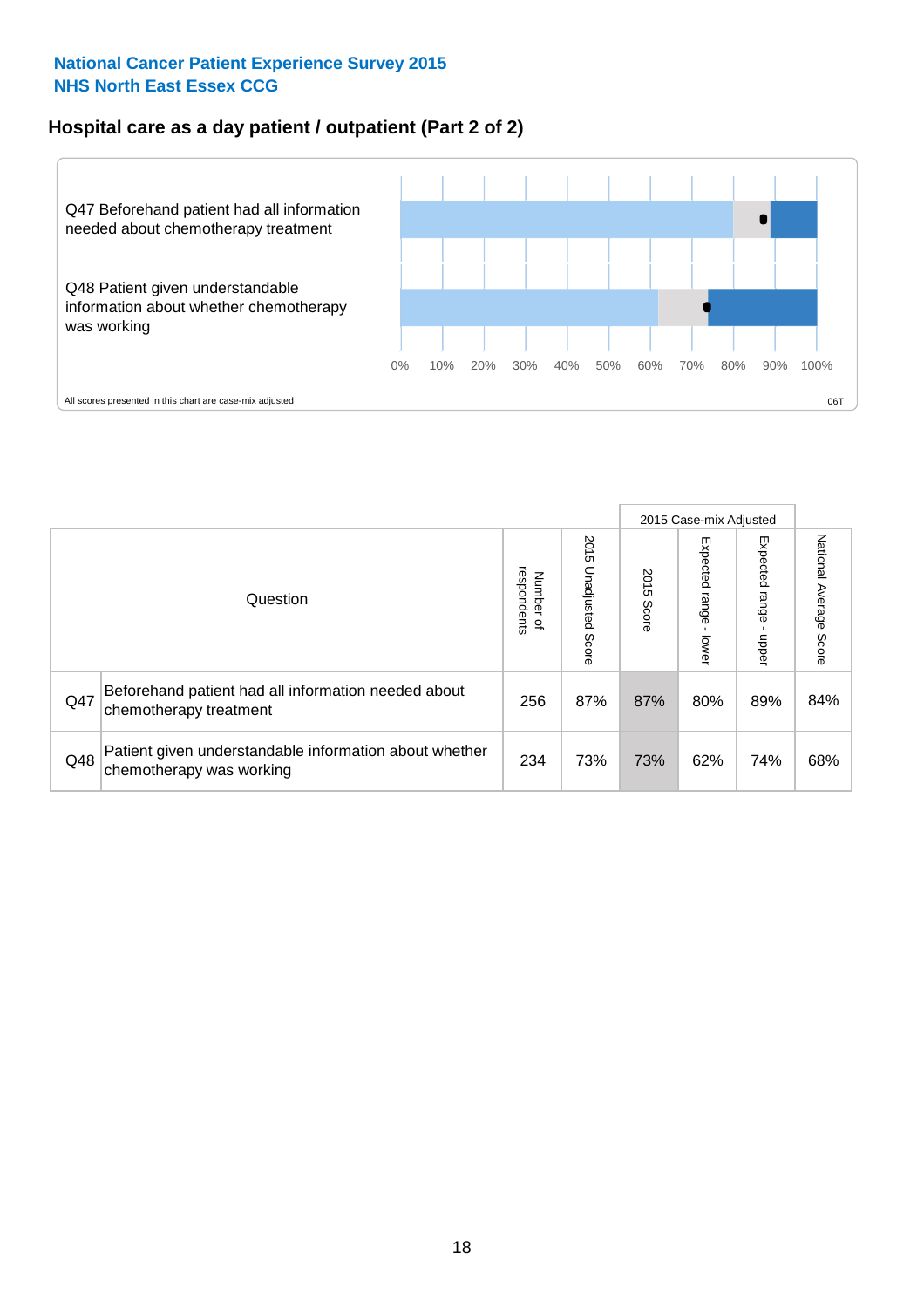#### **Home care and support**

![](_page_18_Figure_2.jpeg)

2015 Case-mix Adjusted 2015 Unadjusted Score Expected range - upper National Average Score 2015 Unadjusted Score Expected range - lower National Average Score Expected range - lower Expected range - upper Number of<br>respondents respondents 2015 Score 2015 Score Number of Question Hospital staff gave family or someone close all the  $Q49$  information needed to help with care at home  $327$  |  $58\%$  |  $58\%$  |  $52\%$  |  $63\%$  |  $58\%$ Patient definitely given enough support from health or Q50 social services during treatment 176 | 48% 48% 45% 45% 62% 54% Patient definitely given enough support from health or Q51 social services after treatment<br>
and the social services after treatment<br>
Q51 social services after treatment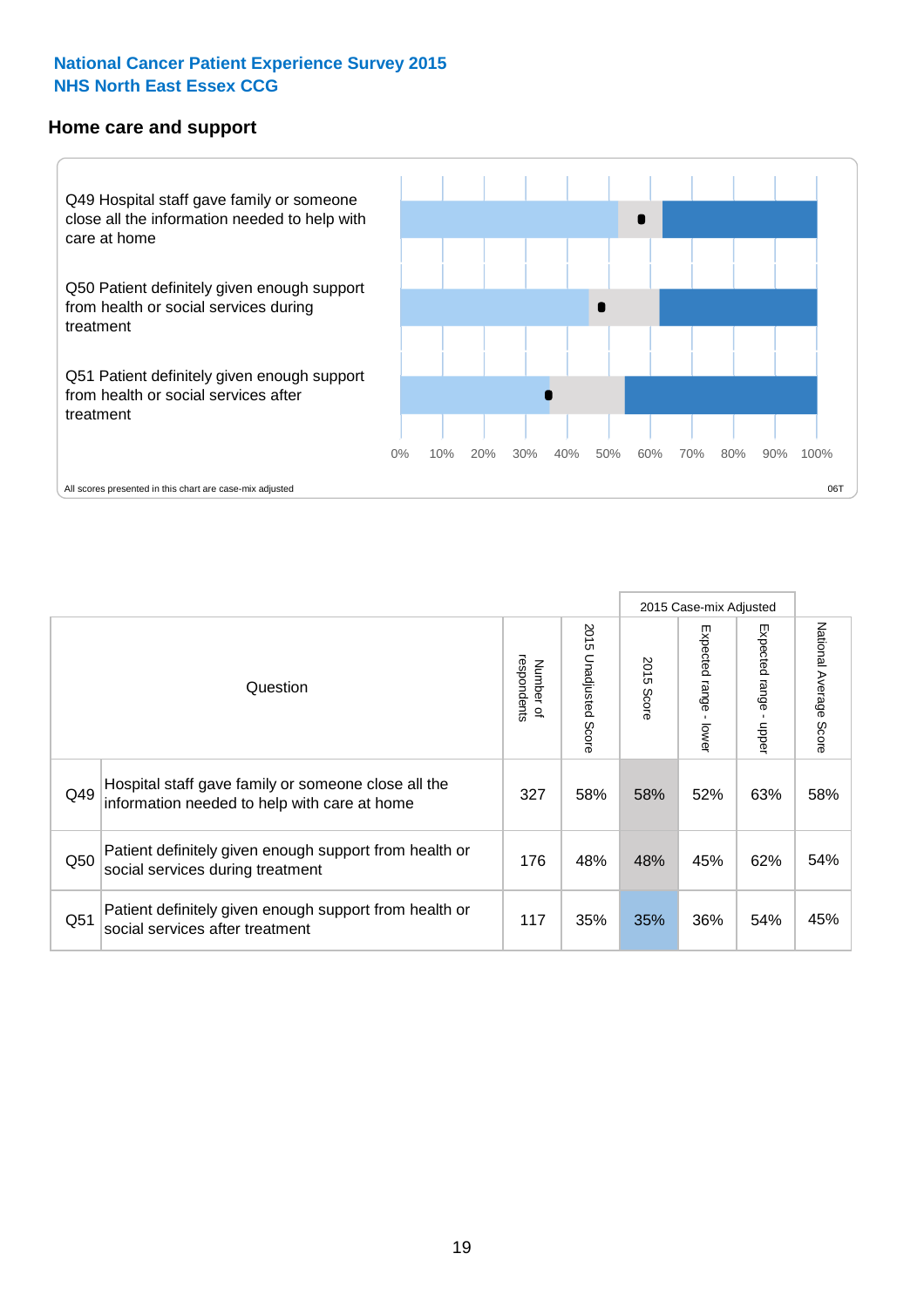#### **Care from your general practice**

![](_page_19_Figure_2.jpeg)

|     |                                                                           |                                       |                             |               | 2015 Case-mix Adjusted            |                            |                           |
|-----|---------------------------------------------------------------------------|---------------------------------------|-----------------------------|---------------|-----------------------------------|----------------------------|---------------------------|
|     | Question                                                                  | respondents<br>Number<br>$\mathbf{Q}$ | 2015<br>Unadjusted<br>Score | 2015<br>Score | Expected<br><b>Lange</b><br>lower | Expected<br>range<br>doper | National Average<br>Score |
| Q52 | GP given enough information about patient's condition<br>and treatment    | 353                                   | 96%                         | 96%           | 93%                               | 98%                        | 95%                       |
| Q53 | Practice staff definitely did everything they could to<br>support patient | 273                                   | 64%                         | 64%           | 57%                               | 68%                        | 63%                       |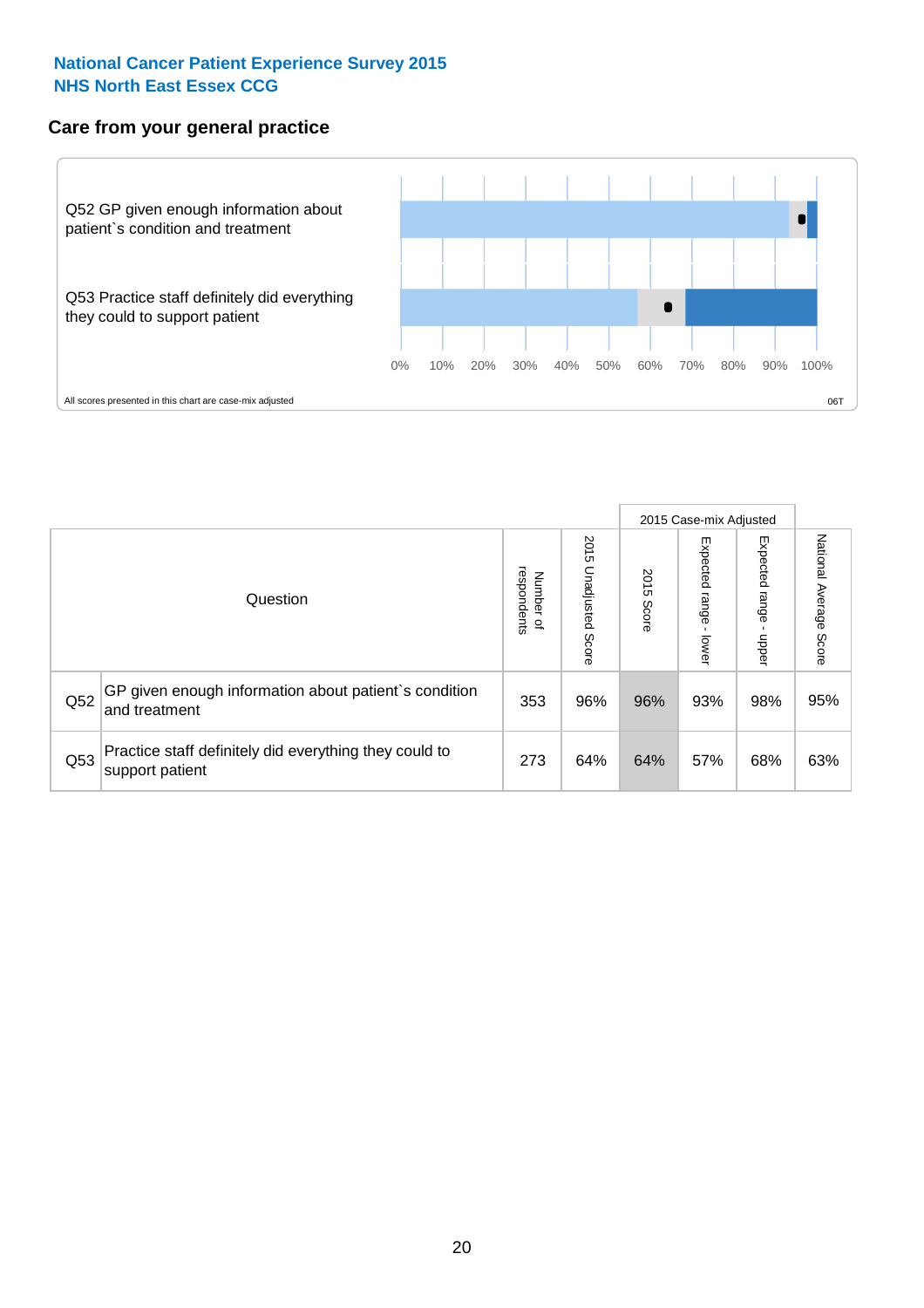### **Your overall NHS care (Part 1 of 2)**

![](_page_20_Figure_2.jpeg)

|     |                                                                    |                          |                          |               | 2015 Case-mix Adjusted                    |                                           |                        |
|-----|--------------------------------------------------------------------|--------------------------|--------------------------|---------------|-------------------------------------------|-------------------------------------------|------------------------|
|     | Question                                                           | respondents<br>Number of | 2015<br>Unadjusted Score | 2015<br>Score | Expected range<br>$\blacksquare$<br>lower | Expected range<br>$\blacksquare$<br>nbber | National Average Score |
| Q54 | Hospital and community staff always worked well together           | 396                      | 61%                      | 60%           | 55%                                       | 66%                                       | 61%                    |
| Q55 | Patient given a care plan                                          | 306                      | 41%                      | 40%           | 28%                                       | 38%                                       | 33%                    |
| Q56 | Overall the administration of the care was very good /<br>good     | 407                      | 90%                      | 90%           | 86%                                       | 92%                                       | 89%                    |
| Q57 | Length of time for attending clinics and appointments was<br>right | 399                      | 72%                      | 71%           | 59%                                       | 73%                                       | 66%                    |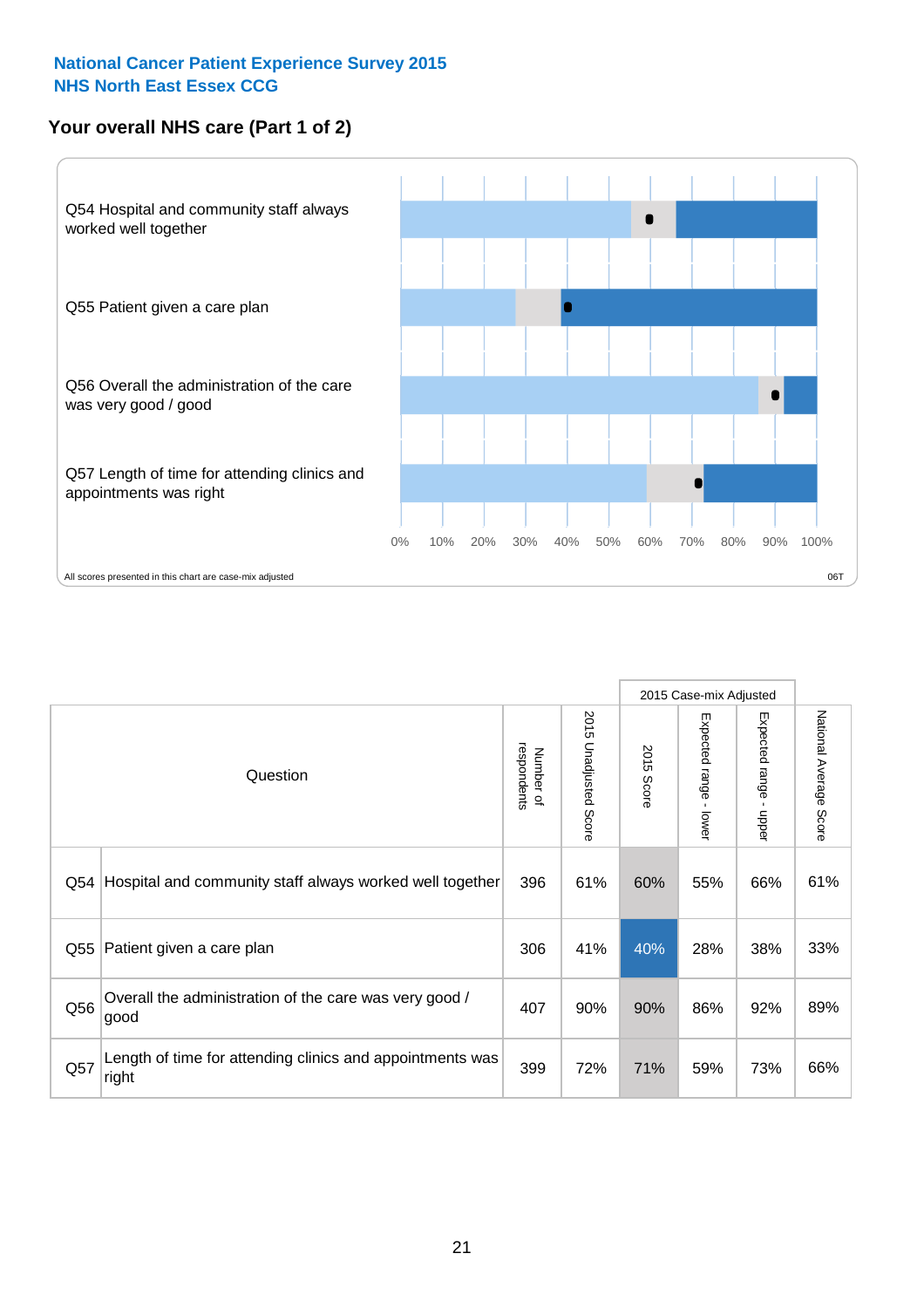### **Your overall NHS care (Part 2 of 2)**

![](_page_21_Figure_2.jpeg)

|     |                                                       |                                              |                             |               | 2015 Case-mix Adjusted     |                            |                        |
|-----|-------------------------------------------------------|----------------------------------------------|-----------------------------|---------------|----------------------------|----------------------------|------------------------|
|     | Question                                              | respondents<br>Number<br>$\overline{\sigma}$ | 2015<br>Inadjusted<br>Score | 2015<br>Score | Expected<br>range<br>lower | Expected<br>range<br>doper | National Average Score |
| Q58 | Taking part in cancer research discussed with patient | 391                                          | 34%                         | 35%           | 21%                        | 35%                        | 28%                    |

![](_page_21_Figure_4.jpeg)

|     |                                                                        |                                              |                             | 2015 Case-mix Adjusted<br>Upper<br>OWer<br>2015<br>limit<br>limit<br>range<br>range<br>õ<br>$\overline{\sigma}$ |          |          |                              |
|-----|------------------------------------------------------------------------|----------------------------------------------|-----------------------------|-----------------------------------------------------------------------------------------------------------------|----------|----------|------------------------------|
|     | Question                                                               | respondents<br>Number<br>$\overline{\sigma}$ | 2015<br>Inadjusted<br>Score | Score                                                                                                           | expected | expected | National<br>Average<br>Score |
| Q59 | Patient's average rating of care scored from very poor to<br>very good | 398                                          | 8.7                         | 8.7                                                                                                             | 8.6      | 8.8      | 8.7                          |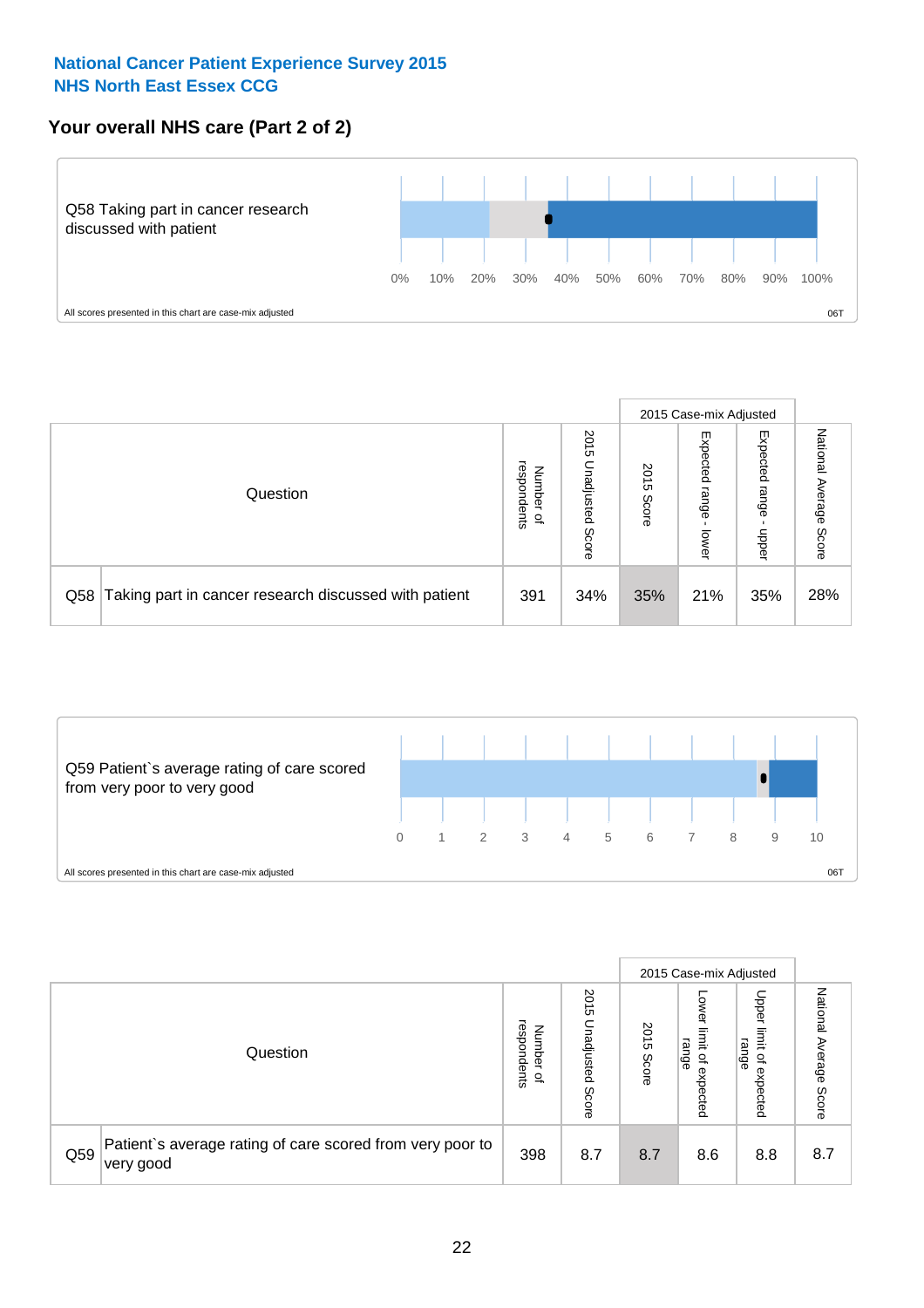# **Comparisons by tumour group for this CCG**

The following tables show the unadjusted CCG and the national percentage scores for each question broken down by tumour group. Where a cell in the table contains an asterisk this indicates that the number of patients in that group was below 21 and too small to display. Where a cell in the table contains "n.a." this indicates that there were no respondents for that tumour group.

# **Seeing your GP**

|                      | Q1. Saw GP once /<br>twice before being told<br>had to go to hospital<br><b>National</b> |     | Q2. Patient thought<br>they were seen as<br>soon as necessary |                 |  |
|----------------------|------------------------------------------------------------------------------------------|-----|---------------------------------------------------------------|-----------------|--|
| <b>Cancer type</b>   | This CCG <sup>\$</sup>                                                                   |     | This CCG <sup>\$</sup>                                        | <b>National</b> |  |
| Brain / CNS          | $\star$                                                                                  | 60% | $\star$                                                       | 77%             |  |
| <b>Breast</b>        | 90%                                                                                      | 93% | 89%                                                           | 88%             |  |
| Colorectal / LGT     | 67%                                                                                      | 72% | 74%                                                           | 80%             |  |
| Gynaecological       | $\star$                                                                                  | 75% | $\star$                                                       | 78%             |  |
| Haematological       | 76%                                                                                      | 64% | 91%                                                           | 80%             |  |
| <b>Head and Neck</b> | $\star$                                                                                  | 77% | $\star$                                                       | 79%             |  |
| Lung                 | 45%                                                                                      | 69% | 62%                                                           | 83%             |  |
| Prostate             | $\star$                                                                                  | 79% | $\star$                                                       | 85%             |  |
| Sarcoma              | $\star$                                                                                  | 64% | $\star$                                                       | 69%             |  |
| <b>Skin</b>          | $\star$                                                                                  | 91% | $\star$                                                       | 87%             |  |
| <b>Upper Gastro</b>  | 64%                                                                                      | 70% | 88%                                                           | 78%             |  |
| Urological           | 86%                                                                                      | 81% | 83%                                                           | 84%             |  |
| Other                | 71%                                                                                      | 70% | 80%                                                           | 78%             |  |
| <b>All Cancers</b>   | 75%                                                                                      | 76% | 83%                                                           | 82%             |  |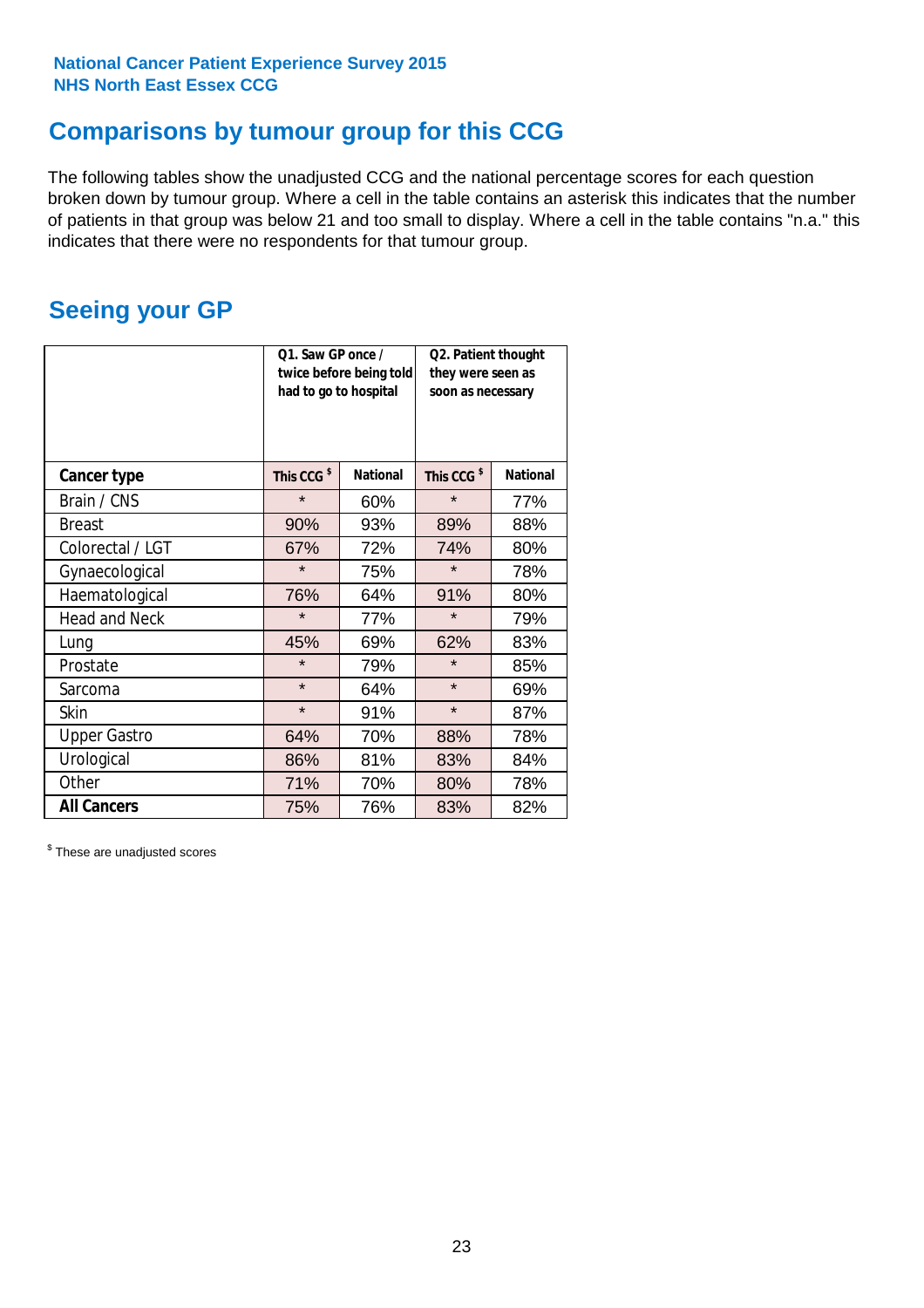# **Diagnostic tests**

|                      | be done was about<br>right | Q6. The length of time<br>waiting for the test to | Q7. Given complete<br>explanation of test<br>results in<br>understandable way |                 |  |
|----------------------|----------------------------|---------------------------------------------------|-------------------------------------------------------------------------------|-----------------|--|
| <b>Cancer type</b>   | This CCG <sup>\$</sup>     | <b>National</b>                                   | This CCG <sup>\$</sup>                                                        | <b>National</b> |  |
| Brain / CNS          | $\star$                    | 87%                                               | $\star$                                                                       | 69%             |  |
| <b>Breast</b>        | 87%                        | 90%                                               | 88%                                                                           | 82%             |  |
| Colorectal / LGT     | 81%                        | 86%                                               | 84%                                                                           | 81%             |  |
| Gynaecological       | $\star$                    | 84%                                               | $\star$                                                                       | 76%             |  |
| Haematological       | 87%                        | 87%                                               | 77%                                                                           | 76%             |  |
| <b>Head and Neck</b> | $\star$                    | 84%                                               | $\star$                                                                       | 77%             |  |
| Lung                 | 85%                        | 87%                                               | 83%                                                                           | 78%             |  |
| Prostate             | $\star$                    | 85%                                               | $\star$                                                                       | 79%             |  |
| Sarcoma              | $\star$                    | 81%                                               | $\star$                                                                       | 77%             |  |
| Skin                 | $\star$                    | 89%                                               | $\star$                                                                       | 85%             |  |
| <b>Upper Gastro</b>  | 92%                        | 83%                                               | 80%                                                                           | 77%             |  |
| Urological           | 84%                        | 85%                                               | 79%                                                                           | 78%             |  |
| Other                | 80%                        | 85%                                               | 78%                                                                           | 76%             |  |
| <b>All Cancers</b>   | 85%                        | 87%                                               | 81%                                                                           | 79%             |  |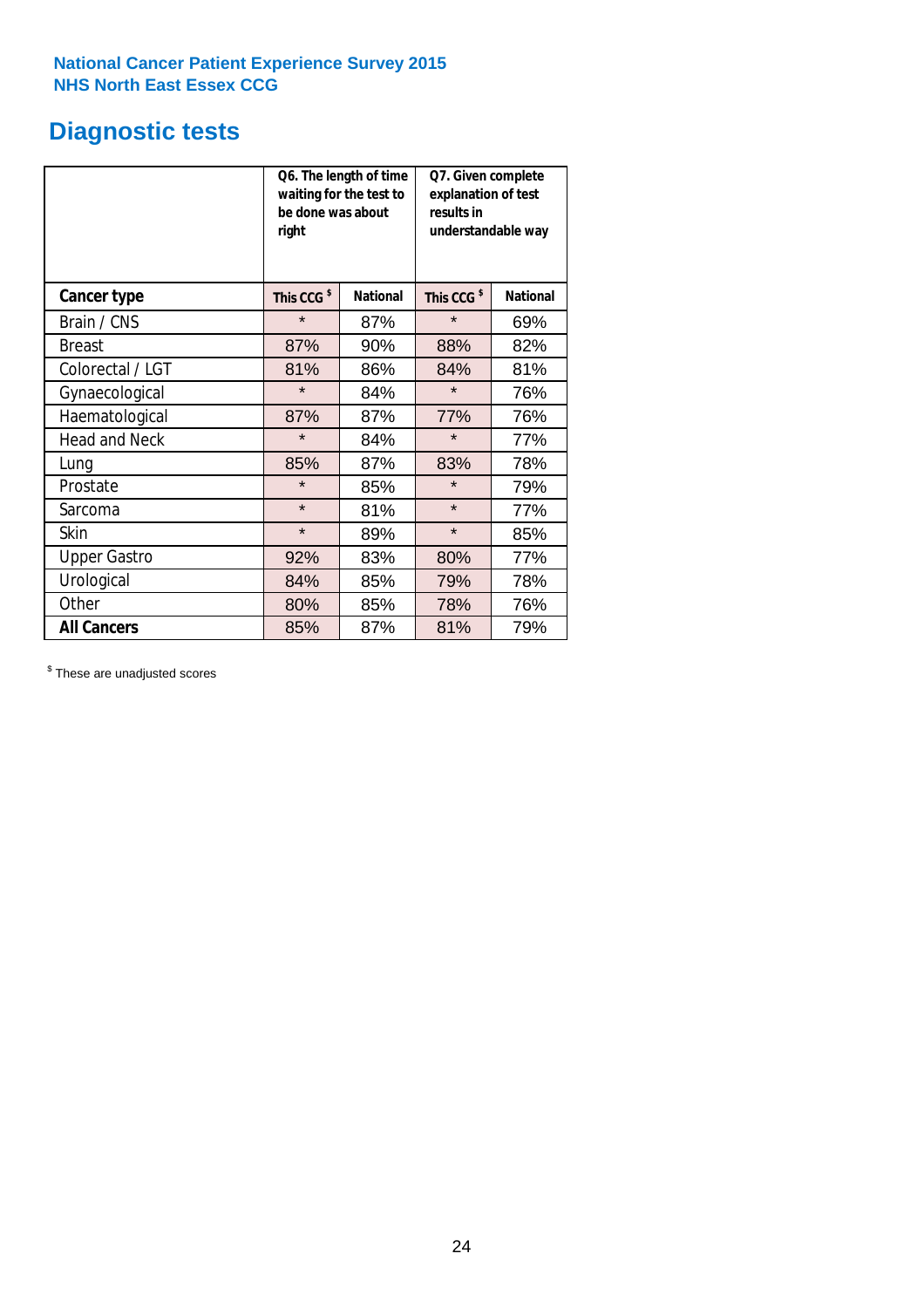# **Finding out what was wrong with you**

|                      | Q8. Patient told they<br>could bring a family<br>member or friend<br>when first told they<br>had cancer |                 | Q9. Patient felt they<br>were told sensitively<br>that they had cancer |                 | Q10. Patient<br>completely understood<br>the explanation of<br>what was wrong |                 | Q11. Patient given<br>easy to understand<br>written information<br>about the type of<br>cancer they had |                 |
|----------------------|---------------------------------------------------------------------------------------------------------|-----------------|------------------------------------------------------------------------|-----------------|-------------------------------------------------------------------------------|-----------------|---------------------------------------------------------------------------------------------------------|-----------------|
| Cancer type          | This CCG <sup>\$</sup>                                                                                  | <b>National</b> | This CCG <sup>\$</sup>                                                 | <b>National</b> | This CCG <sup>\$</sup>                                                        | <b>National</b> | This CCG <sup>\$</sup>                                                                                  | <b>National</b> |
| Brain / CNS          | $\star$                                                                                                 | 85%             | $\star$                                                                | 79%             | $\star$                                                                       | 60%             | $\star$                                                                                                 | 62%             |
| <b>Breast</b>        | 76%                                                                                                     | 83%             | 90%                                                                    | 88%             | 87%                                                                           | 78%             | 82%                                                                                                     | 76%             |
| Colorectal / LGT     | 87%                                                                                                     | 83%             | 93%                                                                    | 85%             | 82%                                                                           | 79%             | 93%                                                                                                     | 71%             |
| Gynaecological       | $\star$                                                                                                 | 75%             | $\star$                                                                | 83%             | $\star$                                                                       | 73%             | $\star$                                                                                                 | 69%             |
| Haematological       | 81%                                                                                                     | 75%             | 86%                                                                    | 83%             | 58%                                                                           | 60%             | 74%                                                                                                     | 74%             |
| <b>Head and Neck</b> | $\star$                                                                                                 | 73%             | $\star$                                                                | 85%             | $\star$                                                                       | 75%             | $\star$                                                                                                 | 61%             |
| Lung                 | 47%                                                                                                     | 80%             | 76%                                                                    | 83%             | 76%                                                                           | 75%             | 79%                                                                                                     | 66%             |
| Prostate             | $\star$                                                                                                 | 80%             | $\star$                                                                | 84%             | $\star$                                                                       | 78%             | $\star$                                                                                                 | 80%             |
| Sarcoma              | $\star$                                                                                                 | 77%             | $\star$                                                                | 82%             | $\star$                                                                       | 63%             | $\star$                                                                                                 | 61%             |
| Skin                 | $\star$                                                                                                 | 71%             | $\star$                                                                | 90%             | $\star$                                                                       | 83%             | $\star$                                                                                                 | 84%             |
| <b>Upper Gastro</b>  | $\star$                                                                                                 | 79%             | 72%                                                                    | 79%             | 77%                                                                           | 72%             | 70%                                                                                                     | 64%             |
| Urological           | 84%                                                                                                     | 74%             | 79%                                                                    | 82%             | 71%                                                                           | 76%             | 82%                                                                                                     | 71%             |
| Other                | 87%                                                                                                     | 77%             | 88%                                                                    | 82%             | 75%                                                                           | 72%             | 70%                                                                                                     | 61%             |
| <b>All Cancers</b>   | 77%                                                                                                     | 79%             | 83%                                                                    | 84%             | 75%                                                                           | 73%             | 77%                                                                                                     | 72%             |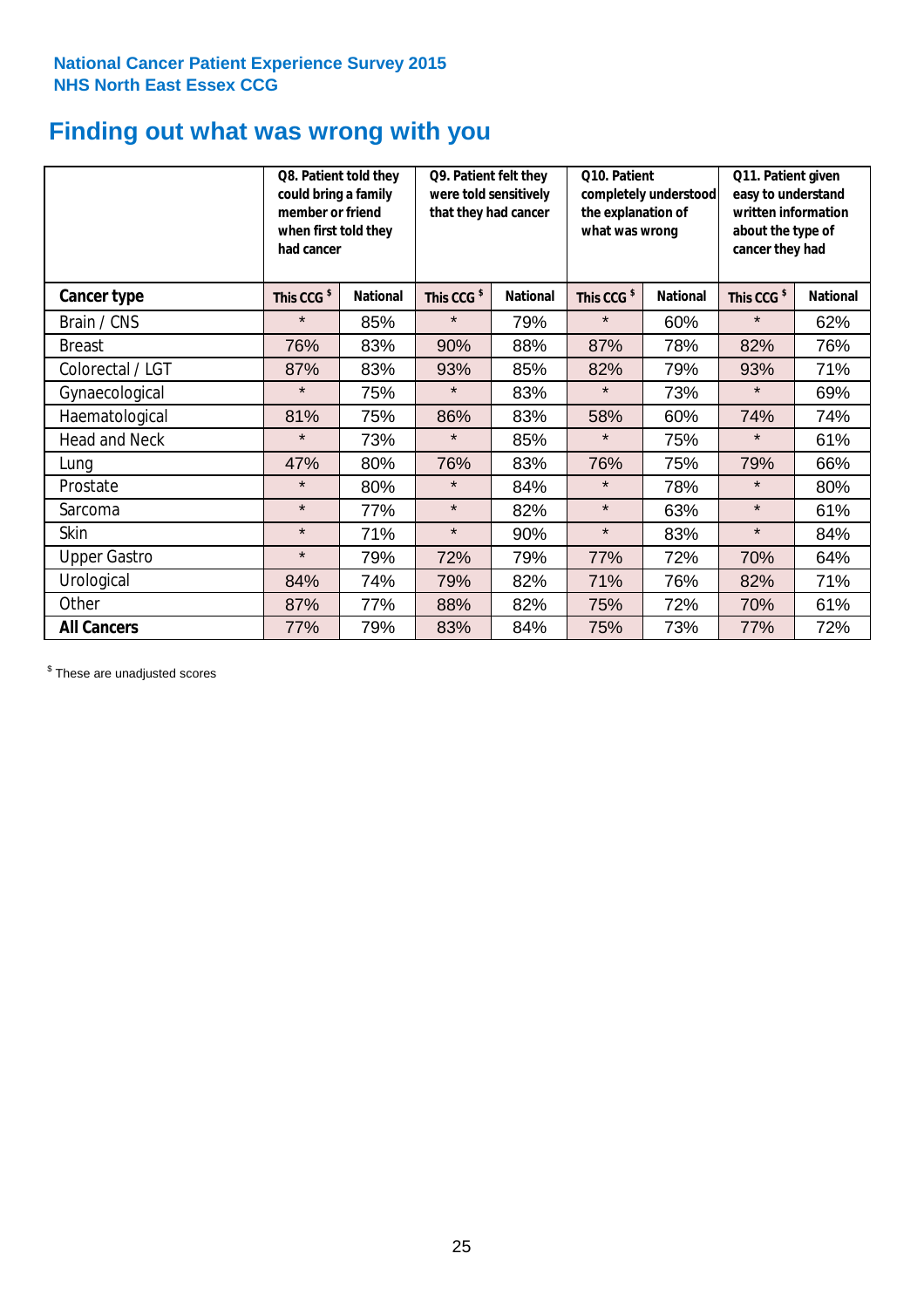# **Deciding the best treatment for you**

|                      | were completely<br>explained | O13. Possible side<br><b>O12. Patient felt that</b><br>treatment options<br>effects explained in an<br>understandable way |                        |                 | Q14. Patient given<br>practical advice and<br>support in dealing with<br>side effects of<br>treatment |                 |  |
|----------------------|------------------------------|---------------------------------------------------------------------------------------------------------------------------|------------------------|-----------------|-------------------------------------------------------------------------------------------------------|-----------------|--|
| <b>Cancer type</b>   | This CCG <sup>\$</sup>       | <b>National</b>                                                                                                           | This CCG <sup>\$</sup> | <b>National</b> | This CCG <sup>\$</sup>                                                                                | <b>National</b> |  |
| Brain / CNS          | $\star$                      | 80%                                                                                                                       | $\star$                | 71%             | $\star$                                                                                               | 62%             |  |
| <b>Breast</b>        | 87%                          | 84%                                                                                                                       | 83%                    | 76%             | 77%                                                                                                   | 69%             |  |
| Colorectal / LGT     | 82%                          | 85%                                                                                                                       | 68%                    | 75%             | 77%                                                                                                   | 68%             |  |
| Gynaecological       | $\star$                      | 84%                                                                                                                       | $\star$                | 76%             | $\star$                                                                                               | 68%             |  |
| Haematological       | 84%                          | 81%                                                                                                                       | 75%                    | 69%             | 74%                                                                                                   | 65%             |  |
| <b>Head and Neck</b> | $\star$                      | 85%                                                                                                                       | $\star$                | 72%             | $\star$                                                                                               | 67%             |  |
| Lung                 | 85%                          | 84%                                                                                                                       | 76%                    | 74%             | 76%                                                                                                   | 69%             |  |
| Prostate             | $\star$                      | 80%                                                                                                                       | $\star$                | 71%             | $\star$                                                                                               | 61%             |  |
| Sarcoma              | $\star$                      | 82%                                                                                                                       | $\star$                | 75%             | $\star$                                                                                               | 66%             |  |
| Skin                 | $\star$                      | 88%                                                                                                                       | $\star$                | 75%             | $\star$                                                                                               | 74%             |  |
| <b>Upper Gastro</b>  | 83%                          | 83%                                                                                                                       | 79%                    | 72%             | 58%                                                                                                   | 66%             |  |
| Urological           | 78%                          | 80%                                                                                                                       | 68%                    | 69%             | 58%                                                                                                   | 61%             |  |
| Other                | 77%                          | 80%                                                                                                                       | 77%                    | 72%             | 68%                                                                                                   | 64%             |  |
| <b>All Cancers</b>   | 83%                          | 83%                                                                                                                       | 75%                    | 73%             | 71%                                                                                                   | 66%             |  |

|                      | in the future          | Q15. Patient definitely<br>told about side effects<br>that could affect them | involved in decisions<br>about care and<br>treatment | Q16. Patient definitely |  |
|----------------------|------------------------|------------------------------------------------------------------------------|------------------------------------------------------|-------------------------|--|
| <b>Cancer type</b>   | This CCG <sup>\$</sup> | <b>National</b>                                                              | This CCG <sup>\$</sup>                               | <b>National</b>         |  |
| Brain / CNS          | $\star$                | 56%                                                                          | $\star$                                              | 74%                     |  |
| <b>Breast</b>        | 63%                    | 55%                                                                          | 77%                                                  | 79%                     |  |
| Colorectal / LGT     | 56%                    | 56%                                                                          | 83%                                                  | 79%                     |  |
| Gynaecological       | $\star$                | 54%                                                                          |                                                      | 76%                     |  |
| Haematological       | 42%<br>50%             |                                                                              | 76%                                                  | 77%                     |  |
| <b>Head and Neck</b> | $\star$                | 58%                                                                          | $\star$                                              | 76%                     |  |
| Lung                 | 57%                    | 54%                                                                          | 65%                                                  | 78%                     |  |
| Prostate             | $\star$                | 63%                                                                          | $\star$                                              | 79%                     |  |
| Sarcoma              | $\star$                | 54%                                                                          | $\star$                                              | 77%                     |  |
| Skin                 | $\star$                | 66%                                                                          | $\star$                                              | 86%                     |  |
| <b>Upper Gastro</b>  | 60%                    | 53%                                                                          | 77%                                                  | 77%                     |  |
| Urological           | 53%                    | 52%                                                                          | 74%                                                  | 75%                     |  |
| Other                | 48%                    | 51%                                                                          | 78%                                                  | 75%                     |  |
| <b>All Cancers</b>   | 54%                    | 54%                                                                          | 76%                                                  | 78%                     |  |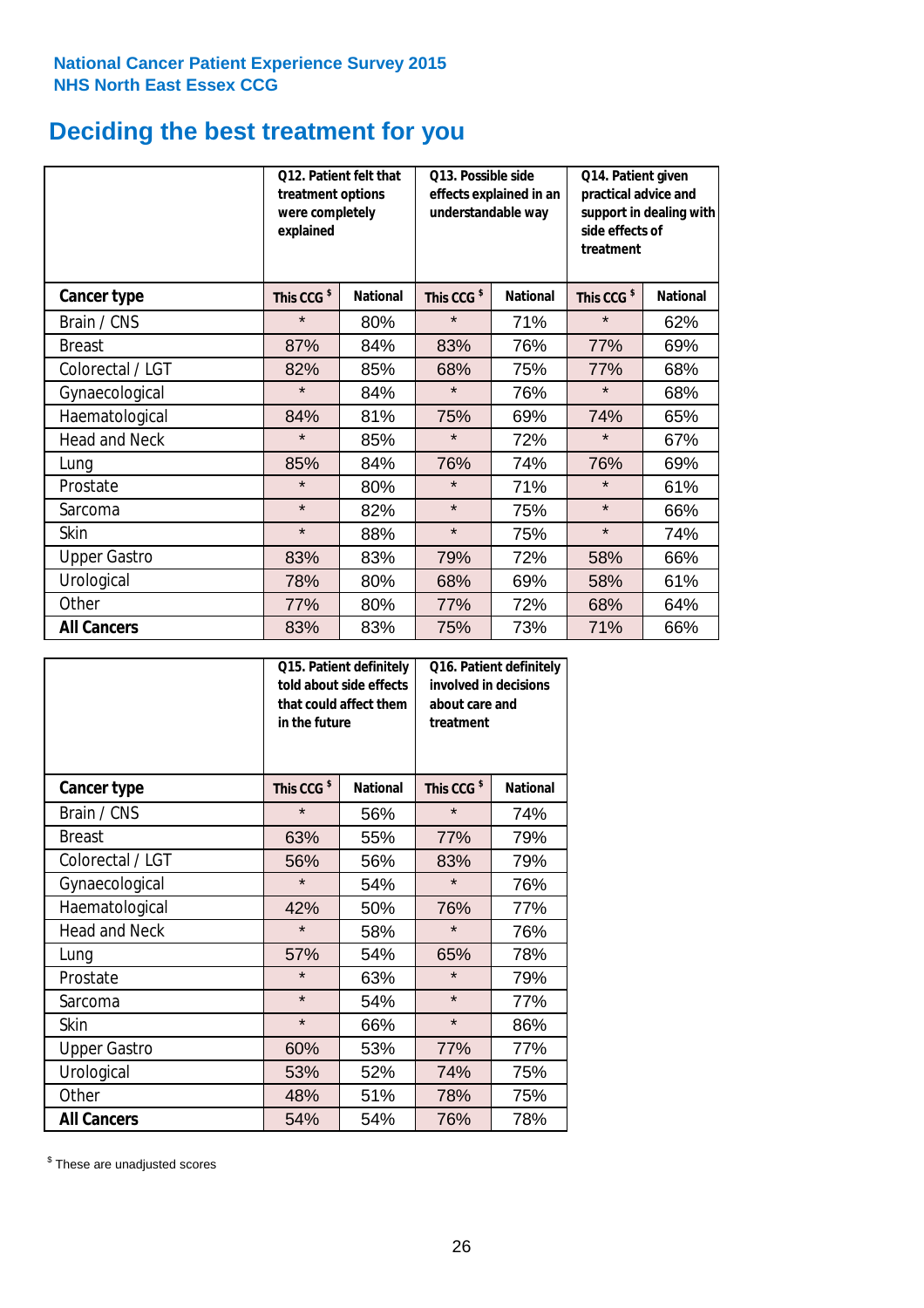# **Clinical Nurse Specialist**

|                      | would support them<br>through their<br>treatment | Q17. Patient given the<br>name of the CNS who | Q18. Patient found it<br>easy to contact their<br><b>CNS</b> |                 | <b>Q19. Get</b><br>understandable<br>answers to important<br>questions all or most<br>of the time |                 |  |
|----------------------|--------------------------------------------------|-----------------------------------------------|--------------------------------------------------------------|-----------------|---------------------------------------------------------------------------------------------------|-----------------|--|
| <b>Cancer type</b>   | This CCG <sup>\$</sup>                           | <b>National</b>                               | This CCG <sup>\$</sup>                                       | <b>National</b> | This CCG <sup>\$</sup>                                                                            | <b>National</b> |  |
| Brain / CNS          | $\star$                                          | 95%                                           | $\star$                                                      | 84%             | $\star$                                                                                           | 85%             |  |
| <b>Breast</b>        | 97%                                              | 94%                                           | 96%                                                          | 85%             | 95%                                                                                               | 88%             |  |
| Colorectal / LGT     | 98%                                              | 91%                                           | 90%                                                          | 88%             | 92%                                                                                               | 90%             |  |
| Gynaecological       | $\star$                                          | 93%                                           | $\star$                                                      | 86%             | $\star$                                                                                           | 87%             |  |
| Haematological       | 95%                                              | 89%                                           | 90%                                                          | 89%             | 90%                                                                                               | 90%             |  |
| <b>Head and Neck</b> | $\star$                                          | 88%                                           | $\star$                                                      | 86%             | $\star$                                                                                           | 88%             |  |
| Lung                 | 100%                                             | 93%                                           | 81%                                                          | 89%             | 80%                                                                                               | 89%             |  |
| Prostate             | $\star$                                          | 89%                                           | $\star$                                                      | 83%             | $\star$                                                                                           | 88%             |  |
| Sarcoma              | $\star$                                          | 87%                                           | $\star$                                                      | 86%             | $\star$                                                                                           | 88%             |  |
| Skin                 | $\star$                                          | 88%                                           | $\star$                                                      | 90%             | $\star$                                                                                           | 92%             |  |
| <b>Upper Gastro</b>  | 100%                                             | 92%                                           | 77%                                                          | 87%             | 88%                                                                                               | 88%             |  |
| Urological           | 89%                                              | 80%                                           | 79%                                                          | 85%             | 91%                                                                                               | 88%             |  |
| Other                | 89%                                              | 86%                                           | 90%                                                          | 86%             | 78%                                                                                               | 87%             |  |
| <b>All Cancers</b>   | 96%                                              | 90%                                           | 88%                                                          | 87%             | 89%                                                                                               | 88%             |  |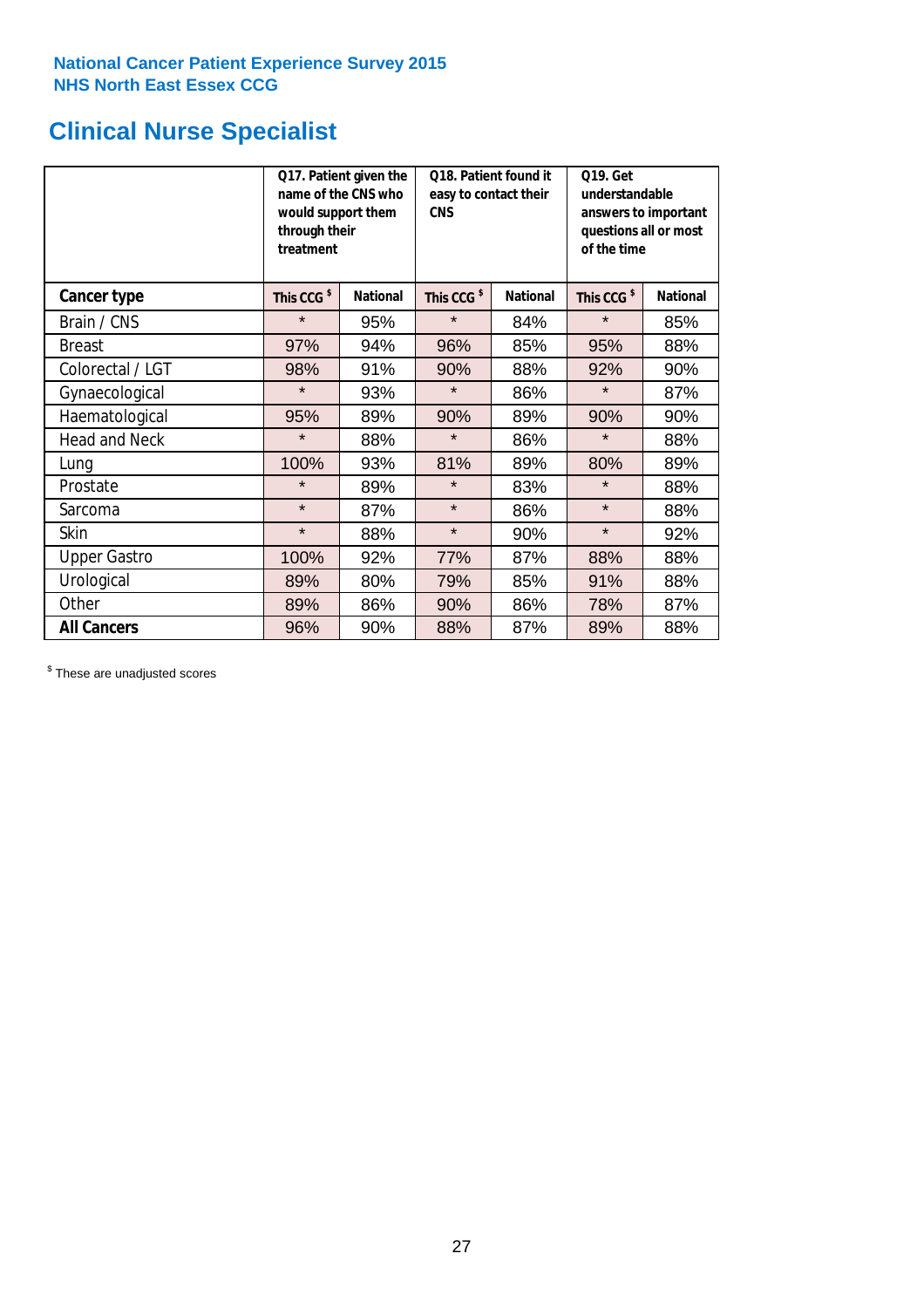# **Support for people with cancer**

|                      | Q20. Hospital staff<br>gave information | about support groups | Q21. Hospital staff<br>gave information<br>about impact cancer<br>could have on day to<br>day activities |                 | Q22. Hospital staff<br>gave information on<br>getting financial help |                 | Q23. Hospital staff told<br>patient they could get<br>free prescriptions |                 |
|----------------------|-----------------------------------------|----------------------|----------------------------------------------------------------------------------------------------------|-----------------|----------------------------------------------------------------------|-----------------|--------------------------------------------------------------------------|-----------------|
| Cancer type          | This CCG <sup>\$</sup>                  | <b>National</b>      | This CCG <sup>\$</sup>                                                                                   | <b>National</b> | This CCG <sup>\$</sup>                                               | <b>National</b> | This CCG <sup>\$</sup>                                                   | <b>National</b> |
| Brain / CNS          | $\star$                                 | 85%                  | $\star$                                                                                                  | 80%             | $\star$                                                              | 72%             | $\star$                                                                  | 79%             |
| <b>Breast</b>        | 94%                                     | 88%                  | 89%                                                                                                      | 85%             | 66%                                                                  | 60%             | 75%                                                                      | 80%             |
| Colorectal / LGT     | 97%                                     | 82%                  | 86%                                                                                                      | 82%             | $\star$                                                              | 52%             | $\star$                                                                  | 83%             |
| Gynaecological       | $\star$                                 | 83%                  | $\star$                                                                                                  | 81%             | $\star$                                                              | 58%             | $\star$                                                                  | 76%             |
| Haematological       | 89%                                     | 82%                  | 83%                                                                                                      | 82%             | 59%                                                                  | 56%             | 91%                                                                      | 86%             |
| <b>Head and Neck</b> | $\star$                                 | 83%                  | $\star$                                                                                                  | 80%             | $\star$                                                              | 55%             | $\star$                                                                  | 80%             |
| Lung                 | 76%                                     | 82%                  | 74%                                                                                                      | 80%             | 48%                                                                  | 68%             | $\star$                                                                  | 85%             |
| Prostate             | $\star$                                 | 85%                  | $\star$                                                                                                  | 81%             | $\star$                                                              | 41%             | $\star$                                                                  | 76%             |
| Sarcoma              | $\star$                                 | 82%                  | $\star$                                                                                                  | 80%             | $\star$                                                              | 57%             | $\star$                                                                  | 75%             |
| Skin                 | $\star$                                 | 85%                  | $\star$                                                                                                  | 85%             | $\star$                                                              | 51%             | $\star$                                                                  | 65%             |
| <b>Upper Gastro</b>  | $\star$                                 | 82%                  | $\star$                                                                                                  | 78%             | $\star$                                                              | 57%             | $\star$                                                                  | 83%             |
| Urological           | 73%                                     | 71%                  | 81%                                                                                                      | 70%             | $\star$                                                              | 33%             | $\star$                                                                  | 69%             |
| Other                | 81%                                     | 80%                  | $\star$                                                                                                  | 77%             | $\star$                                                              | 53%             | 76%                                                                      | 79%             |
| <b>All Cancers</b>   | 87%                                     | 83%                  | 83%                                                                                                      | 81%             | 54%                                                                  | 55%             | 77%                                                                      | 80%             |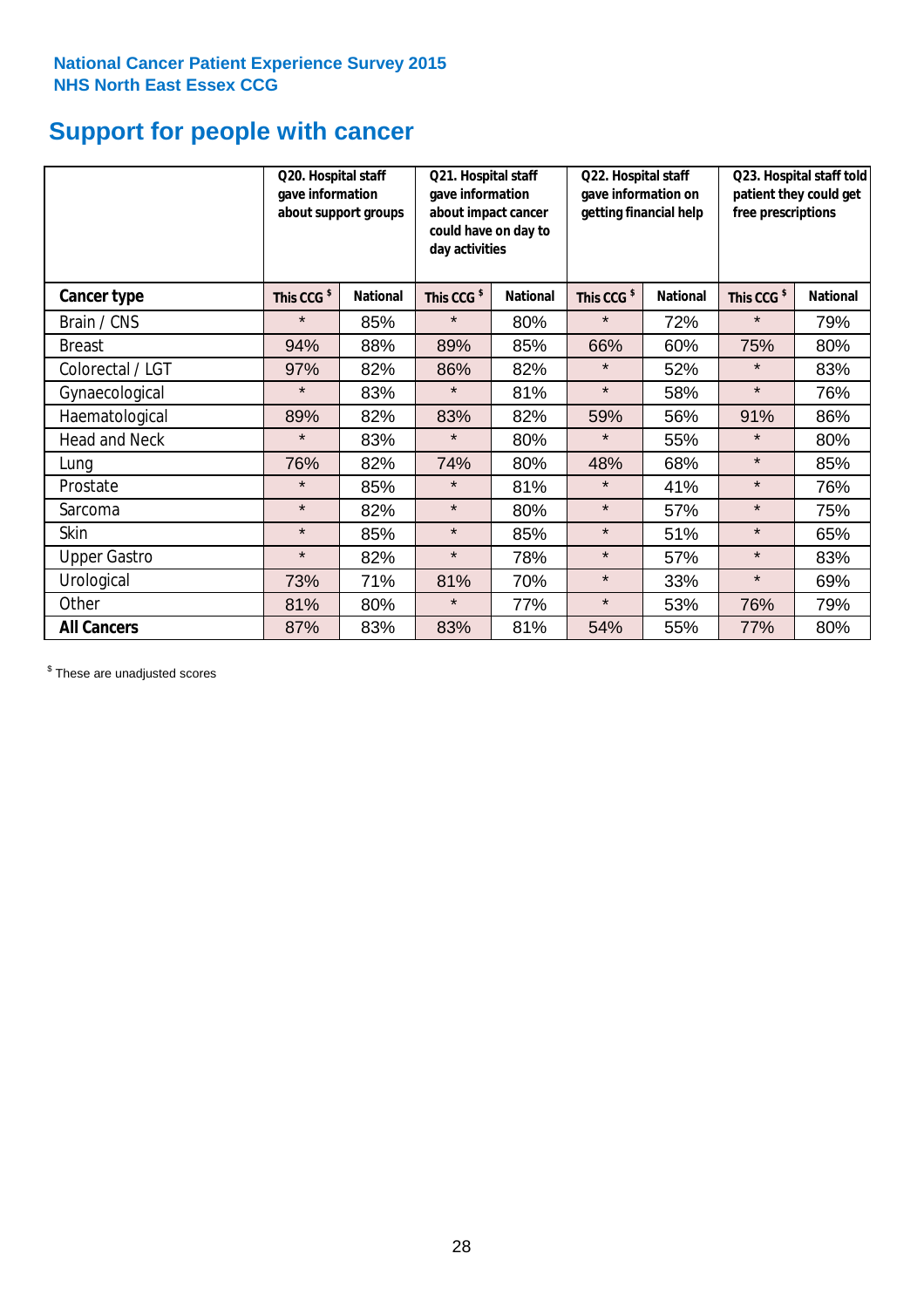# **Operations**

|                      | Q26. Staff explained<br>how operation had<br>gone in<br>understandable way |                 |  |  |
|----------------------|----------------------------------------------------------------------------|-----------------|--|--|
| <b>Cancer type</b>   | This CCG <sup>\$</sup>                                                     | <b>National</b> |  |  |
| Brain / CNS          | $\star$                                                                    | 75%             |  |  |
| <b>Breast</b>        | 91%                                                                        | 77%             |  |  |
| Colorectal / LGT     | 84%                                                                        | 81%             |  |  |
| Gynaecological       | $\star$                                                                    | 79%             |  |  |
| Haematological       | $\star$<br>75%                                                             |                 |  |  |
| <b>Head and Neck</b> | $\star$                                                                    | 77%             |  |  |
| Lung                 | $\star$                                                                    | 76%             |  |  |
| Prostate             | $\star$                                                                    | 76%             |  |  |
| Sarcoma              | $\star$                                                                    | 80%             |  |  |
| Skin                 | $\star$                                                                    | 84%             |  |  |
| <b>Upper Gastro</b>  | $\star$                                                                    | 81%             |  |  |
| Urological           | 61%                                                                        | 74%             |  |  |
| Other                | $\star$<br>78%                                                             |                 |  |  |
| <b>All Cancers</b>   | 78%<br>78%                                                                 |                 |  |  |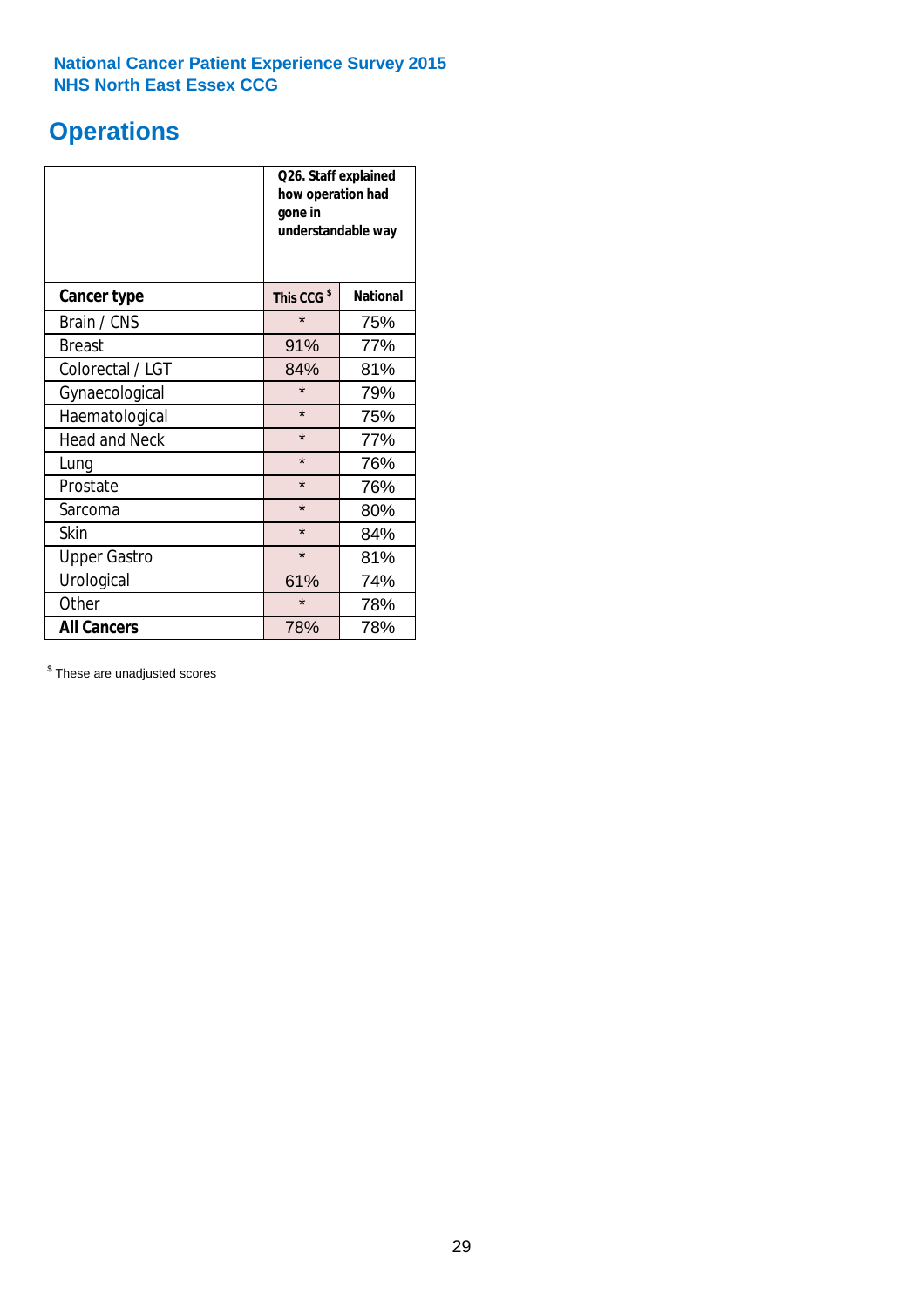# **Hospital care as an inpatient (Part 1 of 2)**

|                      | Q28. Groups of doctors<br>or nurses did not talk<br>in front of patient as if<br>they were not there |                 | Q29. Patient had<br>confidence and trust in<br>all doctors treating<br>them |                 | Q30. Patient's family<br>or someone close<br>definitely had<br>opportunity to talk to<br>doctor |                 | Q31. Patient had<br>confidence and trust in I<br>all ward nurses |                 |
|----------------------|------------------------------------------------------------------------------------------------------|-----------------|-----------------------------------------------------------------------------|-----------------|-------------------------------------------------------------------------------------------------|-----------------|------------------------------------------------------------------|-----------------|
| Cancer type          | This CCG <sup>\$</sup>                                                                               | <b>National</b> | This CCG <sup>\$</sup>                                                      | <b>National</b> | This CCG <sup>\$</sup>                                                                          | <b>National</b> | This CCG <sup>\$</sup>                                           | <b>National</b> |
| Brain / CNS          | $\star$                                                                                              | 68%             | $\star$                                                                     | 78%             | $\star$                                                                                         | 65%             | $\star$                                                          | 67%             |
| <b>Breast</b>        | 87%                                                                                                  | 89%             | 83%                                                                         | 86%             | 59%                                                                                             | 73%             | 71%                                                              | 74%             |
| Colorectal / LGT     | 74%                                                                                                  | 75%             | 91%                                                                         | 85%             | 74%                                                                                             | 72%             | 65%                                                              | 68%             |
| Gynaecological       | $\star$                                                                                              | 84%             | $\star$                                                                     | 86%             | $\star$                                                                                         | 71%             | $\star$                                                          | 69%             |
| Haematological       | 76%                                                                                                  | 80%             | 80%                                                                         | 81%             | 81%                                                                                             | 75%             | 52%                                                              | 73%             |
| <b>Head and Neck</b> | $\star$                                                                                              | 79%             | $\star$                                                                     | 85%             | $\star$                                                                                         | 73%             | $\star$                                                          | 72%             |
| Lung                 | $\star$                                                                                              | 75%             | $\star$                                                                     | 82%             | $\star$                                                                                         | 71%             | $\star$                                                          | 73%             |
| Prostate             | $\star$                                                                                              | 84%             | $\star$                                                                     | 87%             | $\star$                                                                                         | 72%             | $\star$                                                          | 75%             |
| Sarcoma              | $\star$                                                                                              | 82%             | $\star$                                                                     | 85%             | $\star$                                                                                         | 75%             | $\star$                                                          | 70%             |
| Skin                 | $\star$                                                                                              | 85%             | $\star$                                                                     | 90%             | $\star$                                                                                         | 79%             | $\star$                                                          | 84%             |
| <b>Upper Gastro</b>  | $\star$                                                                                              | 75%             | $\star$                                                                     | 83%             | $\star$                                                                                         | 72%             | $\star$                                                          | 70%             |
| Urological           | 68%                                                                                                  | 80%             | 86%                                                                         | 84%             | 63%                                                                                             | 67%             | 73%                                                              | 75%             |
| Other                | $\star$                                                                                              | 79%             | $\star$                                                                     | 79%             | $\star$                                                                                         | 70%             | $\star$                                                          | 69%             |
| <b>All Cancers</b>   | 77%                                                                                                  | 81%             | 84%                                                                         | 84%             | 67%                                                                                             | 72%             | 65%                                                              | 72%             |

|                      | Q32. Always / nearly<br>always enough nurses<br>on duty |                 | Q33. All staff asked<br>patient what name<br>they preferred to be<br>called by |                 | Q34. Always given<br>enough privacy when<br>discussing condition or<br>treatment |                 | Q35. Patient was able<br>to discuss worries or<br>fears with staff during<br>visit |                 |
|----------------------|---------------------------------------------------------|-----------------|--------------------------------------------------------------------------------|-----------------|----------------------------------------------------------------------------------|-----------------|------------------------------------------------------------------------------------|-----------------|
| <b>Cancer type</b>   | This CCG <sup>\$</sup>                                  | <b>National</b> | This CCG <sup>\$</sup>                                                         | <b>National</b> | This CCG <sup>\$</sup>                                                           | <b>National</b> | This CCG <sup>\$</sup>                                                             | <b>National</b> |
| Brain / CNS          | $\star$                                                 | 64%             | $\star$                                                                        | 69%             | $\star$                                                                          | 80%             | $\star$                                                                            | 44%             |
| <b>Breast</b>        | 73%                                                     | 69%             | 64%                                                                            | 60%             | 88%                                                                              | 86%             | 59%                                                                                | 53%             |
| Colorectal / LGT     | 59%                                                     | 61%             | 59%                                                                            | 70%             | 85%                                                                              | 84%             | 52%                                                                                | 54%             |
| Gynaecological       | $\star$                                                 | 65%             | $\star$                                                                        | 63%             | $\star$                                                                          | 82%             | $\star$                                                                            | 50%             |
| Haematological       | 44%                                                     | 63%             | 58%                                                                            | 67%             | 72%                                                                              | 86%             | $\star$                                                                            | 55%             |
| <b>Head and Neck</b> | $\star$                                                 | 67%             | $\star$                                                                        | 66%             | $\star$                                                                          | 85%             | $\star$                                                                            | 50%             |
| Lung                 | $\star$                                                 | 68%             | $\star$                                                                        | 71%             | $\star$                                                                          | 84%             | $\star$                                                                            | 49%             |
| Prostate             | $\star$                                                 | 71%             | $\star$                                                                        | 67%             | $\star$                                                                          | 87%             | $\star$                                                                            | 52%             |
| Sarcoma              | $\star$                                                 | 68%             | $\star$                                                                        | 71%             | $\star$                                                                          | 87%             | $\star$                                                                            | 52%             |
| Skin                 | $\star$                                                 | 81%             | $\star$                                                                        | 67%             | $\star$                                                                          | 89%             | $\star$                                                                            | 61%             |
| <b>Upper Gastro</b>  | $\star$                                                 | 62%             | $\star$                                                                        | 75%             | $\star$                                                                          | 83%             | $\star$                                                                            | 53%             |
| Urological           | 61%                                                     | 68%             | 55%                                                                            | 71%             | 89%                                                                              | 84%             | 42%                                                                                | 46%             |
| Other                | $\star$                                                 | 62%             | $\star$                                                                        | 66%             | $\star$                                                                          | 82%             | $\star$                                                                            | 48%             |
| <b>All Cancers</b>   | 63%                                                     | 66%             | 61%                                                                            | 67%             | 83%                                                                              | 85%             | 48%                                                                                | 52%             |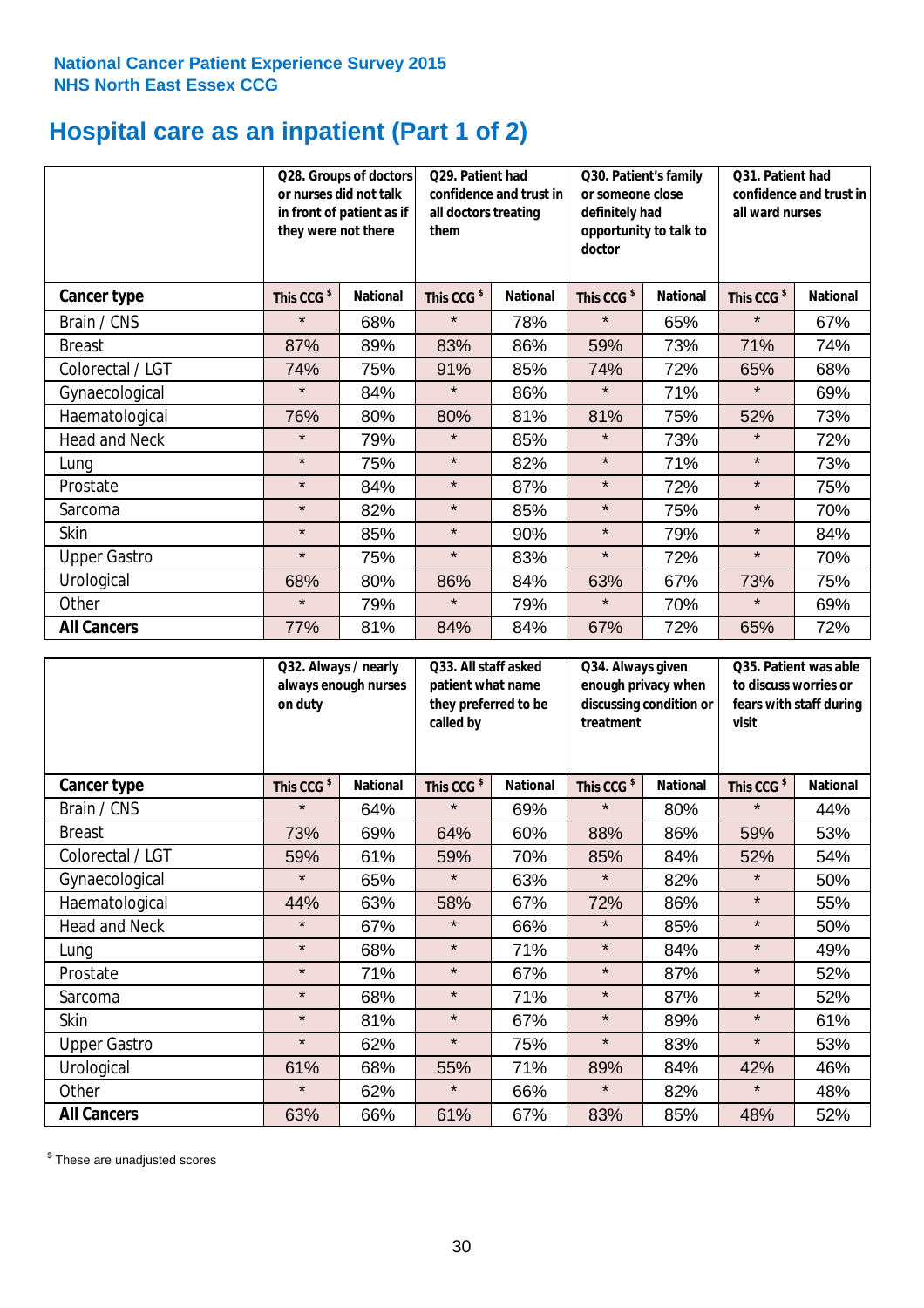# **Hospital care as an inpatient (Part 2 of 2)**

|                      | definitely did<br>control pain | Q36. Hospital staff<br>Q37. Always treated<br>with respect and<br>everything to help<br>dignity by staff |                        |                 | Q38. Given clear<br>written information<br>about what should /<br>should not do post<br>discharge |                 |                        | Q39. Staff told patient<br>who to contact if<br>worried post discharge |  |  |
|----------------------|--------------------------------|----------------------------------------------------------------------------------------------------------|------------------------|-----------------|---------------------------------------------------------------------------------------------------|-----------------|------------------------|------------------------------------------------------------------------|--|--|
| Cancer type          | This CCG <sup>\$</sup>         | <b>National</b>                                                                                          | This CCG <sup>\$</sup> | <b>National</b> | This CCG <sup>\$</sup>                                                                            | <b>National</b> | This CCG <sup>\$</sup> | <b>National</b>                                                        |  |  |
| Brain / CNS          | n.a.                           | 82%                                                                                                      | $\star$                | 84%             | $\star$                                                                                           | 79%             | $\star$                | 91%                                                                    |  |  |
| <b>Breast</b>        | 89%                            | 86%                                                                                                      | 86%                    | 88%             | 95%                                                                                               | 90%             | 95%                    | 95%                                                                    |  |  |
| Colorectal / LGT     | 79%                            | 84%                                                                                                      | 79%                    | 86%             | 88%                                                                                               | 83%             | 97%                    | 94%                                                                    |  |  |
| Gynaecological       | $\star$                        | 83%                                                                                                      | $\star$                | 85%             | $\star$                                                                                           | 86%             | $\star$                | 93%                                                                    |  |  |
| Haematological       | $\star$                        | 84%                                                                                                      | 80%                    | 89%             | 71%                                                                                               | 79%             | 100%                   | 95%                                                                    |  |  |
| <b>Head and Neck</b> | $\star$                        | 84%                                                                                                      | $\star$                | 88%             | $\star$                                                                                           | 86%             | $\star$                | 92%                                                                    |  |  |
| Lung                 | $\star$                        | 83%                                                                                                      | $\star$                | 87%             | $\star$                                                                                           | 81%             | $\star$                | 92%                                                                    |  |  |
| Prostate             | $\star$                        | 85%                                                                                                      | $\star$                | 91%             | $\star$                                                                                           | 87%             | $\star$                | 94%                                                                    |  |  |
| Sarcoma              | $\star$                        | 86%                                                                                                      | $\star$                | 91%             | $\star$                                                                                           | 83%             | $\star$                | 94%                                                                    |  |  |
| Skin                 | $\star$                        | 88%                                                                                                      | $\star$                | 93%             | $\star$                                                                                           | 91%             | $\star$                | 97%                                                                    |  |  |
| <b>Upper Gastro</b>  | $\star$                        | 83%                                                                                                      | $\star$                | 86%             | $\star$                                                                                           | 79%             | $\star$                | 93%                                                                    |  |  |
| Urological           | 80%                            | 80%                                                                                                      | 89%                    | 88%             | 87%                                                                                               | 83%             | 90%                    | 90%                                                                    |  |  |
| Other                | $\star$                        | 82%                                                                                                      | $\star$                | 85%             | $\star$                                                                                           | 80%             | $\star$                | 92%                                                                    |  |  |
| <b>All Cancers</b>   | 81%                            | 84%                                                                                                      | 82%                    | 87%             | 85%                                                                                               | 84%             | 94%                    | 94%                                                                    |  |  |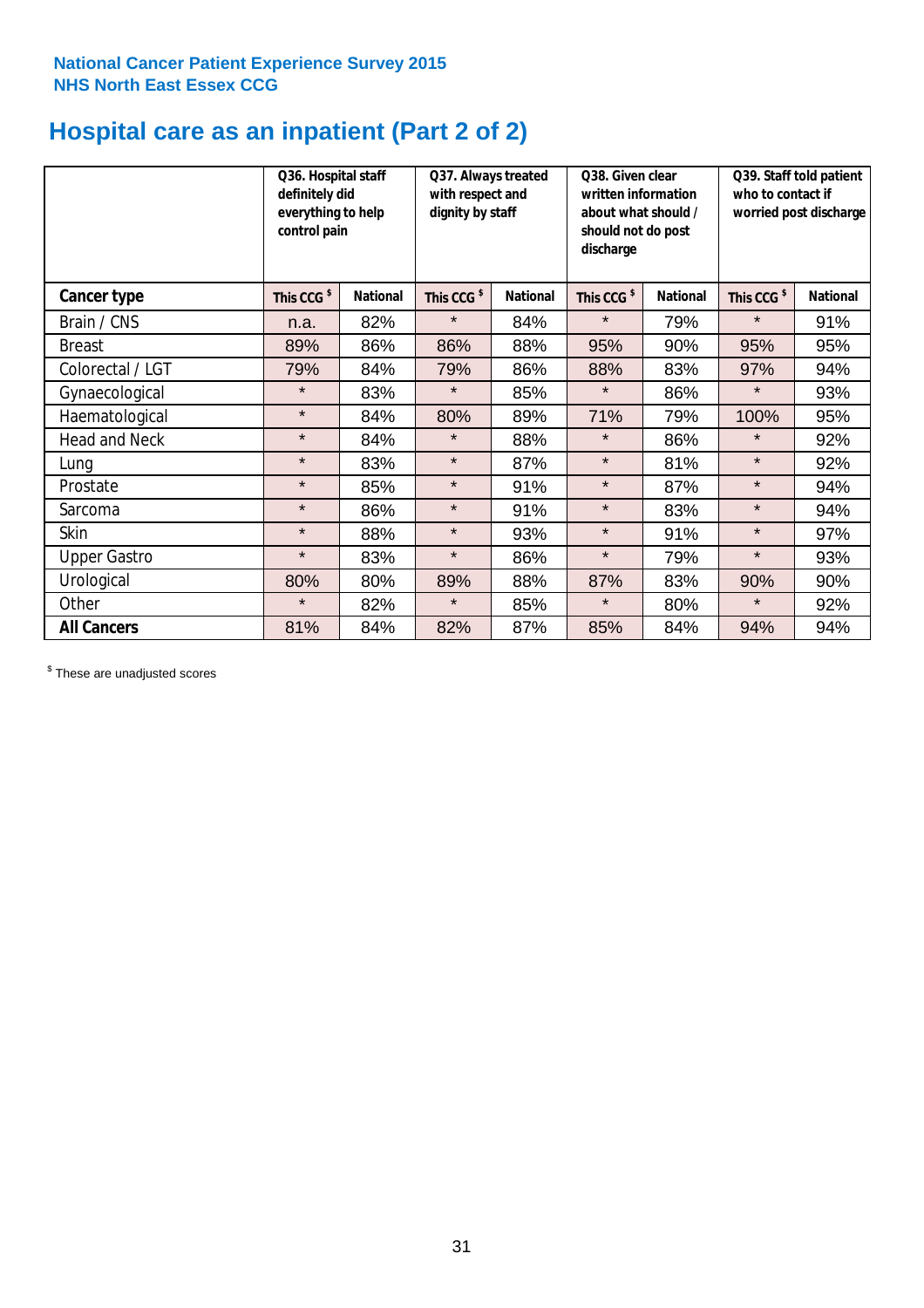# **Hospital care as a day patient / outpatient**

|                      | visit                  | Q41. Patient was able<br>Q42. Doctor had the<br>to discuss worries or<br>right notes and other<br>documentation with<br>fears with staff during<br>them |                        |                 | Q44. Beforehand<br>patient had all<br>information needed<br>about radiotherapy<br>treatment |                 | Q45. Patient given<br>understandable<br>information about<br>whether radiotherapy<br>was working |                 |  |
|----------------------|------------------------|---------------------------------------------------------------------------------------------------------------------------------------------------------|------------------------|-----------------|---------------------------------------------------------------------------------------------|-----------------|--------------------------------------------------------------------------------------------------|-----------------|--|
| <b>Cancer type</b>   | This CCG <sup>\$</sup> | <b>National</b>                                                                                                                                         | This CCG <sup>\$</sup> | <b>National</b> | This CCG <sup>\$</sup>                                                                      | <b>National</b> | This CCG <sup>\$</sup>                                                                           | <b>National</b> |  |
| Brain / CNS          | $\star$                | 65%                                                                                                                                                     | $\star$                | 94%             | $\star$                                                                                     | 85%             | $\star$                                                                                          | 52%             |  |
| <b>Breast</b>        | 86%                    | 70%                                                                                                                                                     | 95%                    | 95%             | 97%                                                                                         | 87%             | 78%                                                                                              | 60%             |  |
| Colorectal / LGT     | 78%                    | 73%                                                                                                                                                     | 100%                   | 95%             | $\star$                                                                                     | 85%             | $\star$                                                                                          | 55%             |  |
| Gynaecological       | $\star$                | 70%                                                                                                                                                     | $\star$                | 96%             | $\star$                                                                                     | 85%             | $\star$                                                                                          | 64%             |  |
| Haematological       | 86%                    | 74%                                                                                                                                                     | 97%                    | 97%             | $\star$                                                                                     | 82%             | $\star$                                                                                          | 64%             |  |
| <b>Head and Neck</b> | $\star$                | 69%                                                                                                                                                     | $\star$                | 95%             | $\star$                                                                                     | 86%             | $\star$                                                                                          | 60%             |  |
| Lung                 | 78%                    | 69%                                                                                                                                                     | 94%                    | 96%             | $\star$                                                                                     | 86%             | $\star$                                                                                          | 59%             |  |
| Prostate             | $\star$                | 69%                                                                                                                                                     | $\star$                | 95%             | $\star$                                                                                     | 88%             | $\star$                                                                                          | 61%             |  |
| Sarcoma              | $\star$                | 68%                                                                                                                                                     | $\star$                | 97%             | $\star$                                                                                     | 88%             | $\star$                                                                                          | 63%             |  |
| Skin                 | $\star$                | 73%                                                                                                                                                     | $\star$                | 96%             | n.a.                                                                                        | 81%             | n.a.                                                                                             | 63%             |  |
| <b>Upper Gastro</b>  | $\star$                | 68%                                                                                                                                                     | $\star$                | 95%             | $\star$                                                                                     | 85%             | $\star$                                                                                          | 57%             |  |
| Urological           | 74%                    | 65%                                                                                                                                                     | 85%                    | 95%             | $\star$                                                                                     | 81%             | $\star$                                                                                          | 53%             |  |
| Other                | 83%                    | 67%                                                                                                                                                     | 96%                    | 95%             | $\star$                                                                                     | 83%             | $\star$                                                                                          | 59%             |  |
| <b>All Cancers</b>   | 80%                    | 70%                                                                                                                                                     | 95%                    | 96%             | 93%                                                                                         | 86%             | 75%                                                                                              | 60%             |  |

|                      | Q47. Beforehand<br>patient had all<br>information needed<br>whether<br>about chemotherapy<br>treatment<br>working |                 |                        | Q48. Patient given<br>understandable<br>information about<br>chemotherapy was |
|----------------------|-------------------------------------------------------------------------------------------------------------------|-----------------|------------------------|-------------------------------------------------------------------------------|
| <b>Cancer type</b>   | This CCG <sup>\$</sup>                                                                                            | <b>National</b> | This CCG <sup>\$</sup> | <b>National</b>                                                               |
| Brain / CNS          | $\star$                                                                                                           | 82%             | $\star$                | 57%                                                                           |
| <b>Breast</b>        | 86%                                                                                                               | 83%             | 80%                    | 62%                                                                           |
| Colorectal / LGT     | 88%                                                                                                               | 86%             | 68%                    | 65%                                                                           |
| Gynaecological       | $\star$                                                                                                           | 86%             | $\star$                | 68%                                                                           |
| Haematological       | 81%<br>85%                                                                                                        |                 | 75%                    | 75%                                                                           |
| <b>Head and Neck</b> | $\star$                                                                                                           | 80%             | $\star$                | 52%                                                                           |
| Lung                 | 90%                                                                                                               | 85%             | 59%                    | 68%                                                                           |
| Prostate             | n.a.                                                                                                              | 83%             | n.a.                   | 69%                                                                           |
| Sarcoma              | $\star$                                                                                                           | 82%             | $\star$                | 70%                                                                           |
| Skin                 | $\star$                                                                                                           | 92%             | $\star$                | 80%                                                                           |
| <b>Upper Gastro</b>  | $\star$                                                                                                           | 83%             | $\star$                | 64%                                                                           |
| Urological           | $\star$                                                                                                           | 83%             | $\star$                | 66%                                                                           |
| Other                | $\star$                                                                                                           | 85%             | $\star$                | 70%                                                                           |
| <b>All Cancers</b>   | 87%                                                                                                               | 84%             | 73%                    | 68%                                                                           |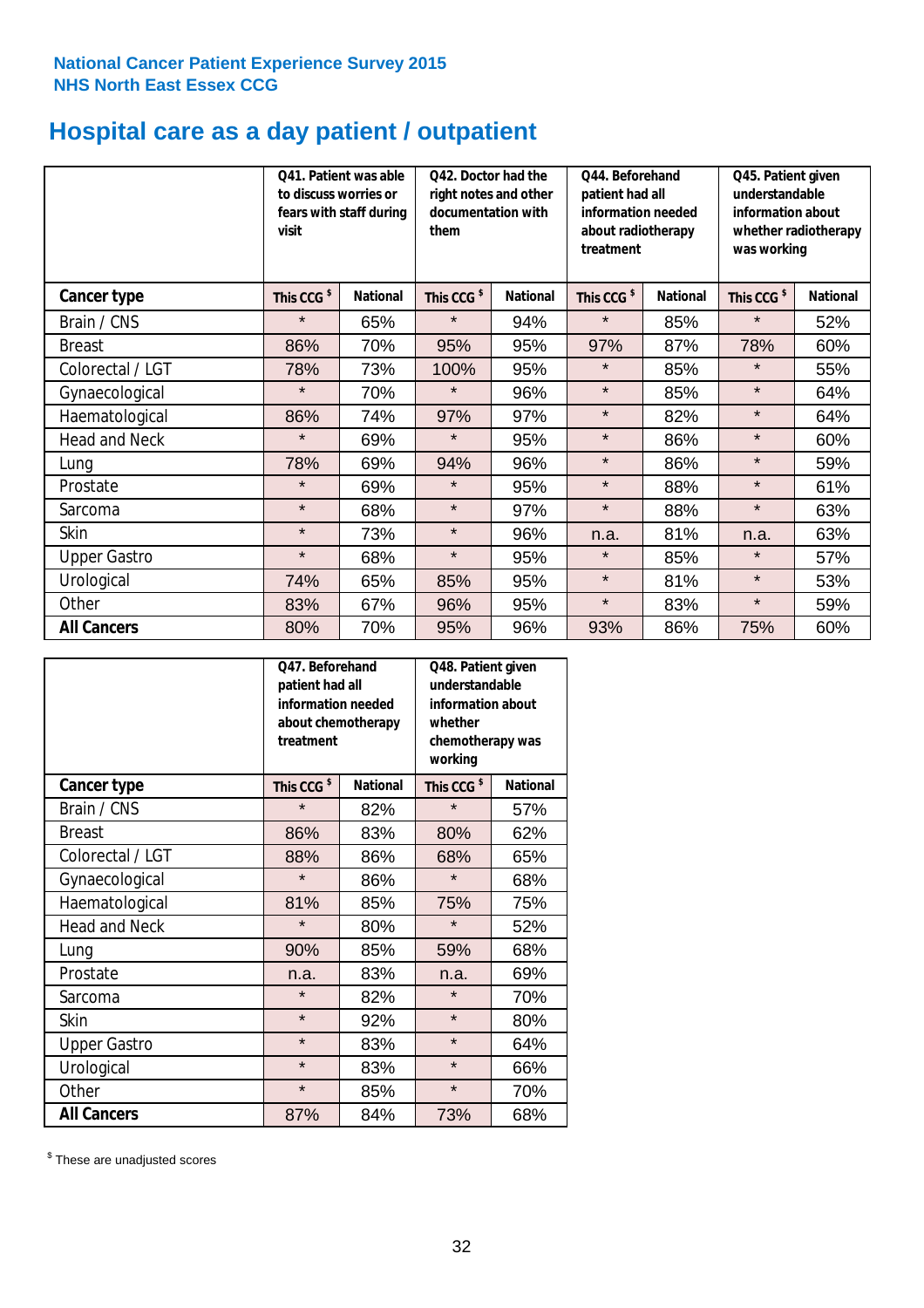# **Home care and support**

|                      | Q49. Hospital staff<br>gave family or<br>someone close all the<br>information needed to<br>help with care at home |                 | from health or social<br>services during<br>treatment | Q50. Patient definitely<br>given enough support | Q51. Patient definitely<br>given enough support<br>from health or social<br>services after<br>treatment |                 |  |
|----------------------|-------------------------------------------------------------------------------------------------------------------|-----------------|-------------------------------------------------------|-------------------------------------------------|---------------------------------------------------------------------------------------------------------|-----------------|--|
| <b>Cancer type</b>   | This CCG <sup>\$</sup>                                                                                            | <b>National</b> | This CCG <sup>\$</sup>                                | <b>National</b>                                 | This CCG <sup>\$</sup>                                                                                  | <b>National</b> |  |
| Brain / CNS          | $\star$                                                                                                           | 56%             | $\star$                                               | 44%                                             | $\star$                                                                                                 | 44%             |  |
| <b>Breast</b>        | 60%                                                                                                               | 57%             | 50%                                                   | 54%                                             | 39%                                                                                                     | 40%             |  |
| Colorectal / LGT     | 66%                                                                                                               | 60%             | $\star$                                               | 62%                                             | $\star$                                                                                                 | 52%             |  |
| Gynaecological       | $\star$                                                                                                           | 56%             | $\star$                                               | 52%                                             | $\star$                                                                                                 | 42%             |  |
| Haematological       | 66%                                                                                                               | 60%             | 57%                                                   | 52%                                             | $\star$                                                                                                 | 43%             |  |
| <b>Head and Neck</b> | $\star$                                                                                                           | 59%             | $\star$                                               | 53%                                             | $\star$                                                                                                 | 50%             |  |
| Lung                 | 53%                                                                                                               | 57%             | $\star$                                               | 52%                                             | $\star$                                                                                                 | 42%             |  |
| Prostate             | $\star$                                                                                                           | 55%             | $\star$                                               | 47%                                             | $\star$                                                                                                 | 43%             |  |
| Sarcoma              | $\star$                                                                                                           | 59%             | $\star$                                               | 58%                                             | $\star$                                                                                                 | 53%             |  |
| Skin                 | $\star$                                                                                                           | 67%             | $\star$                                               | 58%                                             | $\star$                                                                                                 | 61%             |  |
| <b>Upper Gastro</b>  | 57%                                                                                                               | 59%             | $\star$                                               | 54%                                             | $\star$                                                                                                 | 45%             |  |
| Urological           | 56%                                                                                                               | 55%             |                                                       | $\star$<br>47%                                  |                                                                                                         | 44%             |  |
| Other                | 52%                                                                                                               | 54%             | $\star$<br>55%                                        |                                                 | $\star$                                                                                                 | 48%             |  |
| <b>All Cancers</b>   | 58%                                                                                                               | 58%             | 48%                                                   | 54%                                             | 35%                                                                                                     | 45%             |  |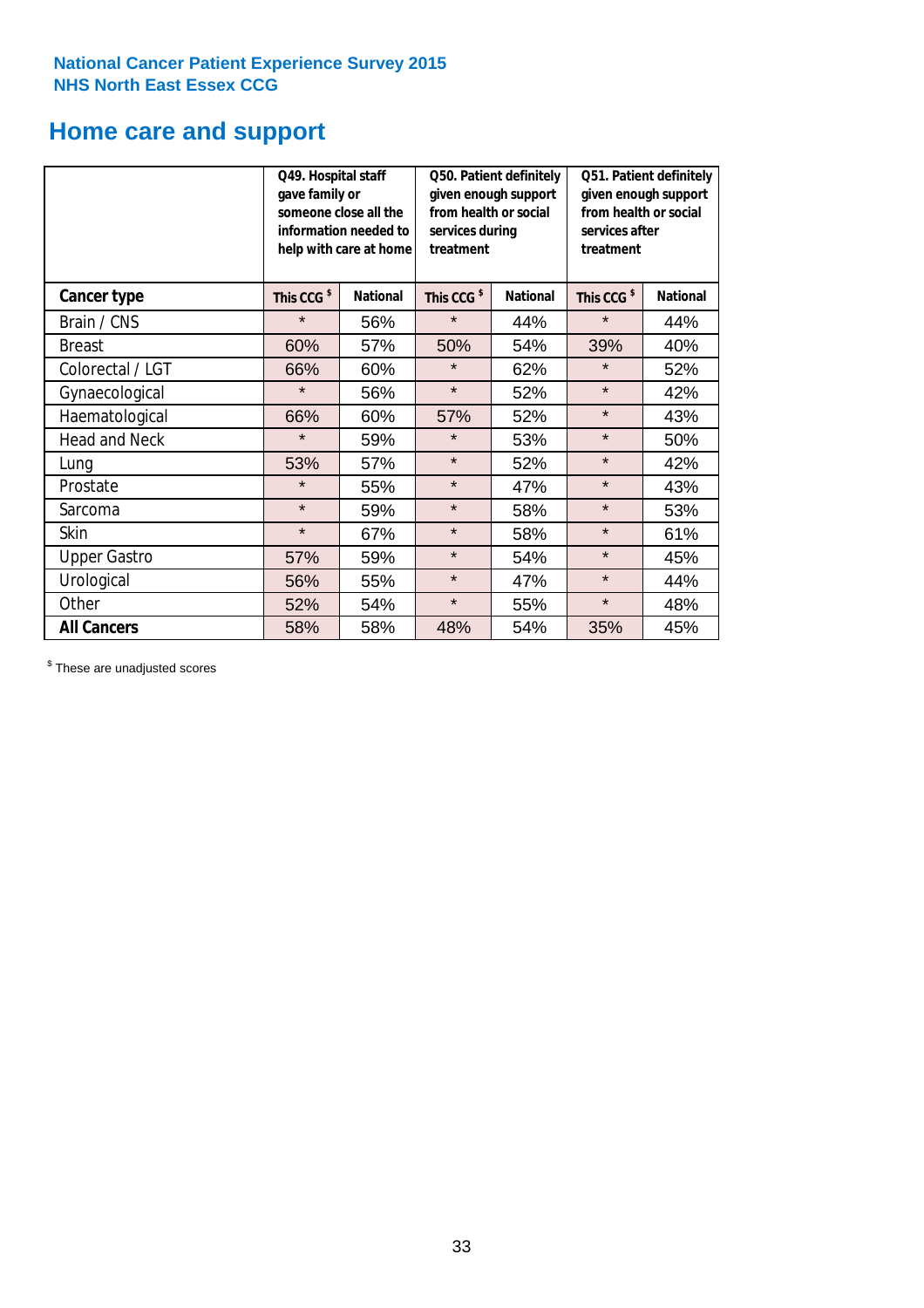# **Care from your general practice**

|                      | information about<br>treatment | Q52. GP given enough<br>patient's condition and | Q53. Practice staff<br>definitely did<br>everything they could<br>to support patient |                 |  |
|----------------------|--------------------------------|-------------------------------------------------|--------------------------------------------------------------------------------------|-----------------|--|
| <b>Cancer type</b>   | This CCG <sup>\$</sup>         | <b>National</b>                                 | This CCG <sup>\$</sup>                                                               | <b>National</b> |  |
| Brain / CNS          | $\star$                        | 94%                                             | $\star$                                                                              | 59%             |  |
| <b>Breast</b>        | 99%                            | 96%                                             | 70%                                                                                  | 63%             |  |
| Colorectal / LGT     | 92%                            | 95%                                             | 62%                                                                                  | 63%             |  |
| Gynaecological       | $\star$                        | 95%                                             | $\star$                                                                              | 59%             |  |
| Haematological       | 98%                            | 96%                                             | 52%                                                                                  | 61%             |  |
| <b>Head and Neck</b> | $\star$                        | 93%                                             | $\star$                                                                              | 60%             |  |
| Lung                 | 97%                            | 95%                                             | 52%                                                                                  | 62%             |  |
| Prostate             | $\star$                        | 95%                                             | $\star$                                                                              | 67%             |  |
| Sarcoma              | $\star$                        | 97%                                             | $\star$                                                                              | 65%             |  |
| <b>Skin</b>          | $\star$                        | 97%                                             | $\star$                                                                              | 71%             |  |
| <b>Upper Gastro</b>  | 100%                           | 94%                                             | 71%                                                                                  | 62%             |  |
| Urological           | 97%                            | 95%                                             | 72%                                                                                  | 64%             |  |
| Other                | 89%                            | 95%                                             | 68%                                                                                  | 61%             |  |
| <b>All Cancers</b>   | 96%                            | 95%                                             | 64%                                                                                  | 63%             |  |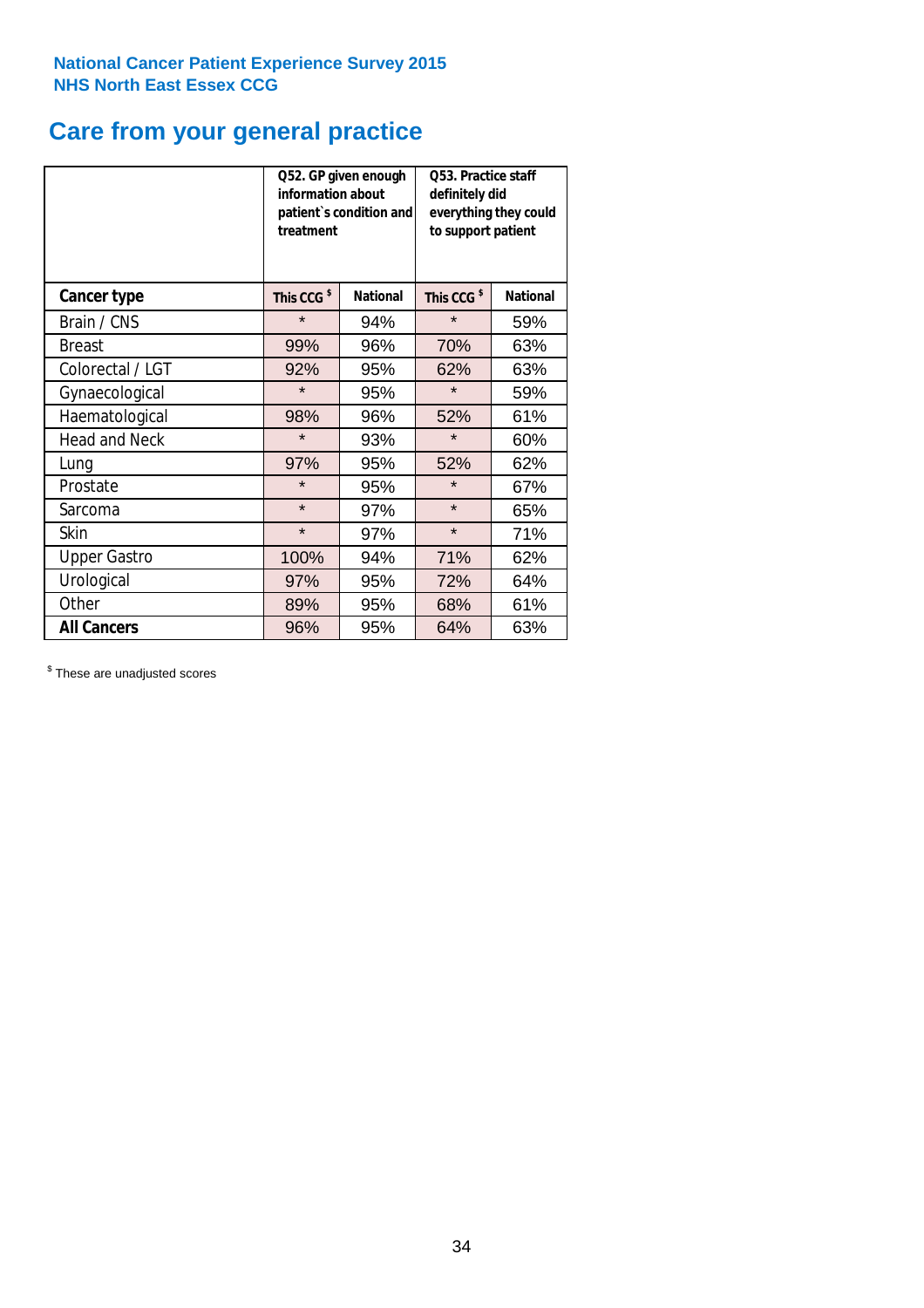# **Your overall NHS care**

|                      | Q54. Hospital and<br>community staff<br>always worked well<br>together |                 | Q55. Patient given a<br>care plan |                 | Q56. Overall the<br>administration of the<br>care was very good /<br>qood |                 | Q57. Length of time for<br>attending clinics and<br>appointments was<br>right |                 |
|----------------------|------------------------------------------------------------------------|-----------------|-----------------------------------|-----------------|---------------------------------------------------------------------------|-----------------|-------------------------------------------------------------------------------|-----------------|
| <b>Cancer type</b>   | This CCG <sup>\$</sup>                                                 | <b>National</b> | This CCG <sup>\$</sup>            | <b>National</b> | This CCG <sup>\$</sup>                                                    | <b>National</b> | This CCG <sup>\$</sup>                                                        | <b>National</b> |
| Brain / CNS          | $\star$                                                                | 45%             | $\star$                           | 29%             | $\star$                                                                   | 84%             | $\star$                                                                       | 60%             |
| <b>Breast</b>        | 64%                                                                    | 60%             | 53%                               | 35%             | 92%                                                                       | 90%             | 70%                                                                           | 64%             |
| Colorectal / LGT     | 55%                                                                    | 60%             | 41%                               | 36%             | 91%                                                                       | 88%             | 68%                                                                           | 68%             |
| Gynaecological       | $\star$                                                                | 58%             | $\star$                           | 29%             | $\star$                                                                   | 89%             | $\star$                                                                       | 66%             |
| Haematological       | 59%                                                                    | 63%             | 42%                               | 33%             | 97%                                                                       | 92%             | 71%                                                                           | 62%             |
| <b>Head and Neck</b> | $\star$                                                                | 58%             | $\star$                           | 34%             | $\star$                                                                   | 89%             | $\star$                                                                       | 65%             |
| Lung                 | 61%                                                                    | 63%             | 23%                               | 32%             | 86%                                                                       | 89%             | 87%                                                                           | 70%             |
| Prostate             | $\star$                                                                | 63%             | $\star$                           | 36%             | $\star$                                                                   | 87%             | $\star$                                                                       | 71%             |
| Sarcoma              | $\star$                                                                | 60%             | $\star$                           | 31%             | $\star$                                                                   | 90%             | $\star$                                                                       | 63%             |
| Skin                 | $\star$                                                                | 69%             | $\star$                           | 39%             | $\star$                                                                   | 89%             | $\star$                                                                       | 73%             |
| <b>Upper Gastro</b>  | 68%                                                                    | 58%             | $\star$                           | 36%             | 92%                                                                       | 88%             | 65%                                                                           | 66%             |
| Urological           | 70%                                                                    | 62%             | 30%                               | 26%             | 85%                                                                       | 84%             | 80%                                                                           | 73%             |
| Other                | 45%                                                                    | 56%             | 37%                               | 29%             | 84%                                                                       | 87%             | 76%                                                                           | 61%             |
| <b>All Cancers</b>   | 61%                                                                    | 61%             | 41%                               | 33%             | 90%                                                                       | 89%             | 72%                                                                           | 66%             |

|                      | Q58. Taking part in<br>cancer research | discussed with patient | Q59. Patient's average<br>rating of care scored<br>from very poor to very<br>good |                 |  |
|----------------------|----------------------------------------|------------------------|-----------------------------------------------------------------------------------|-----------------|--|
| <b>Cancer type</b>   | This CCG <sup>\$</sup>                 | <b>National</b>        | This CCG <sup>\$</sup>                                                            | <b>National</b> |  |
| Brain / CNS          | $\star$                                | 32%                    | $\star$                                                                           | 8.5             |  |
| <b>Breast</b>        | 51%                                    | 28%                    | 9.0                                                                               | 8.8             |  |
| Colorectal / LGT     | 21%                                    | 22%                    | 8.5                                                                               | 8.7             |  |
| Gynaecological       | $\star$                                | 27%                    | $\star$                                                                           | 8.7             |  |
| Haematological       | 53%                                    | 36%                    | 8.9                                                                               | 8.8             |  |
| <b>Head and Neck</b> | $\star$                                | 21%                    | $\star$                                                                           | 8.6             |  |
| Lung                 | 18%                                    | 34%                    | 8.4                                                                               | 8.6             |  |
| Prostate             | $\star$                                | 35%                    | $\star$                                                                           | 8.6             |  |
| Sarcoma              | $\star$                                | 29%                    | $\star$                                                                           | 8.7             |  |
| <b>Skin</b>          | $\star$                                | 17%                    | $\star$                                                                           | 8.9             |  |
| <b>Upper Gastro</b>  | 22%                                    | 30%                    | 8.9                                                                               | 8.6             |  |
| Urological           | 7%                                     | 14%                    | 8.7                                                                               | 8.5             |  |
| Other                | 28%                                    | 31%                    | 8.3                                                                               | 8.6             |  |
| <b>All Cancers</b>   | 34%                                    | 28%                    | 8.7                                                                               | 8.7             |  |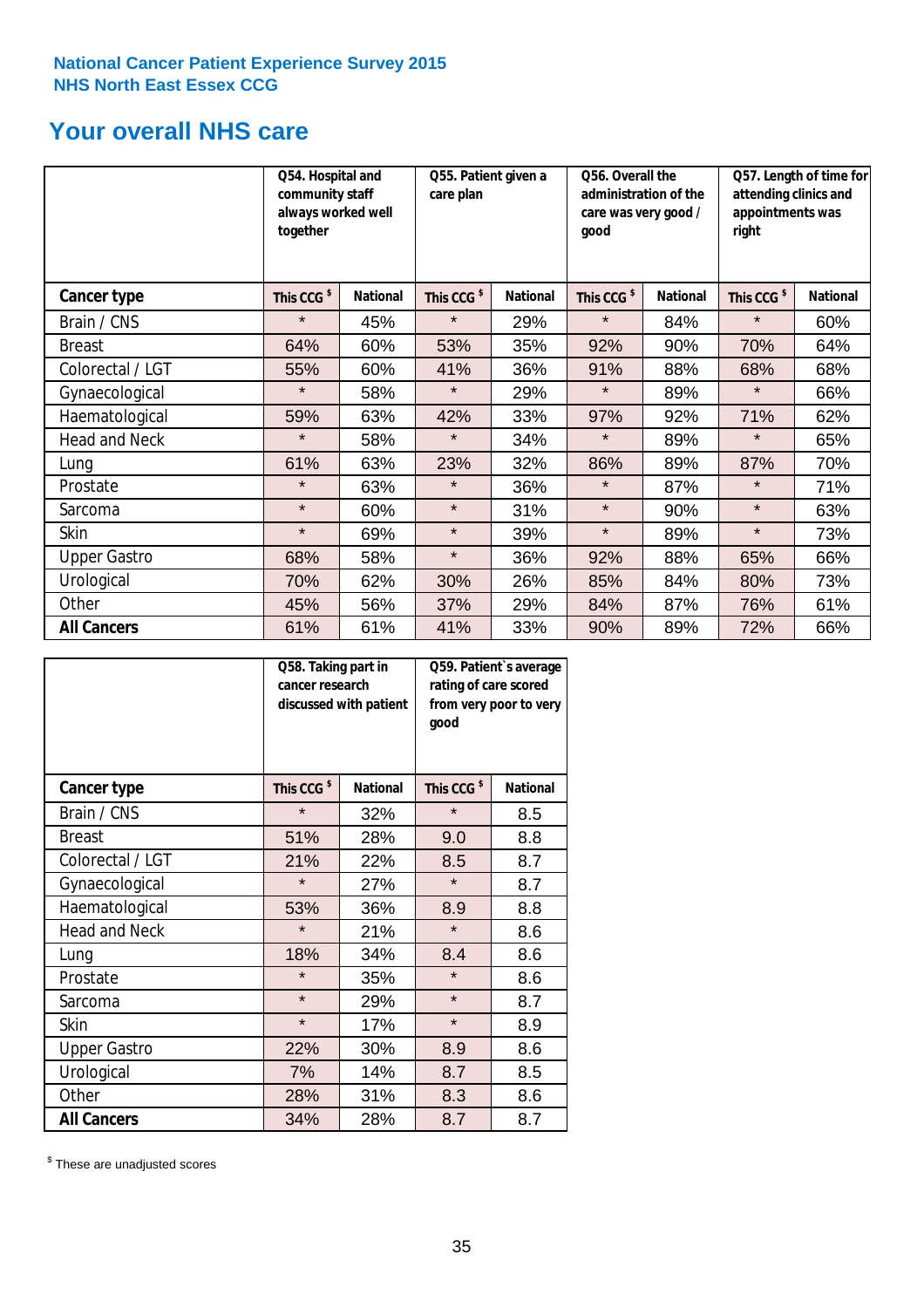# **Annex**

# **Methodology**

The sample for the survey included all adult (aged 16 and over) NHS patients, with a confirmed primary diagnosis of cancer, discharged from an NHS Trust after an inpatient episode or day case attendance for cancer related treatment in the months of April, May and June 2015.

The patients included in the sample had relevant cancer ICD10 codes (C00-99 excluding C44 and C84, and D05) in the first diagnosis field of their patient records, applied to their patient files by the relevant NHS Trust, and were alive at the point at which fieldwork commenced. Deceased checks were undertaken on up to three occasions during fieldwork, to ensure that questionnaires were not sent to patients who had died since their treatment.

Trust samples were checked rigorously for duplicates and patient lists were also de-duplicated nationally to ensure that patients did not receive multiple copies of questionnaires.

The fieldwork for the survey was undertaken between October 2015 and March 2016.

For the first time, the survey used a mixed mode methodology. Questionnaires were sent by post with two reminders where necesssary, but also included an option to complete online. A Freephone helpline was available for respondents to ask questions about the survey, to enable them to complete their questionnaires over the phone, and to provide access to a translation and interpreting facility for those whose first language was not English.

The Health Research Authority supported the survey by granting Section 251 approval.

## **Further information**

Further information on survey methodology, as well as all of the national and local reports and data, is available at www.ncpes.co.uk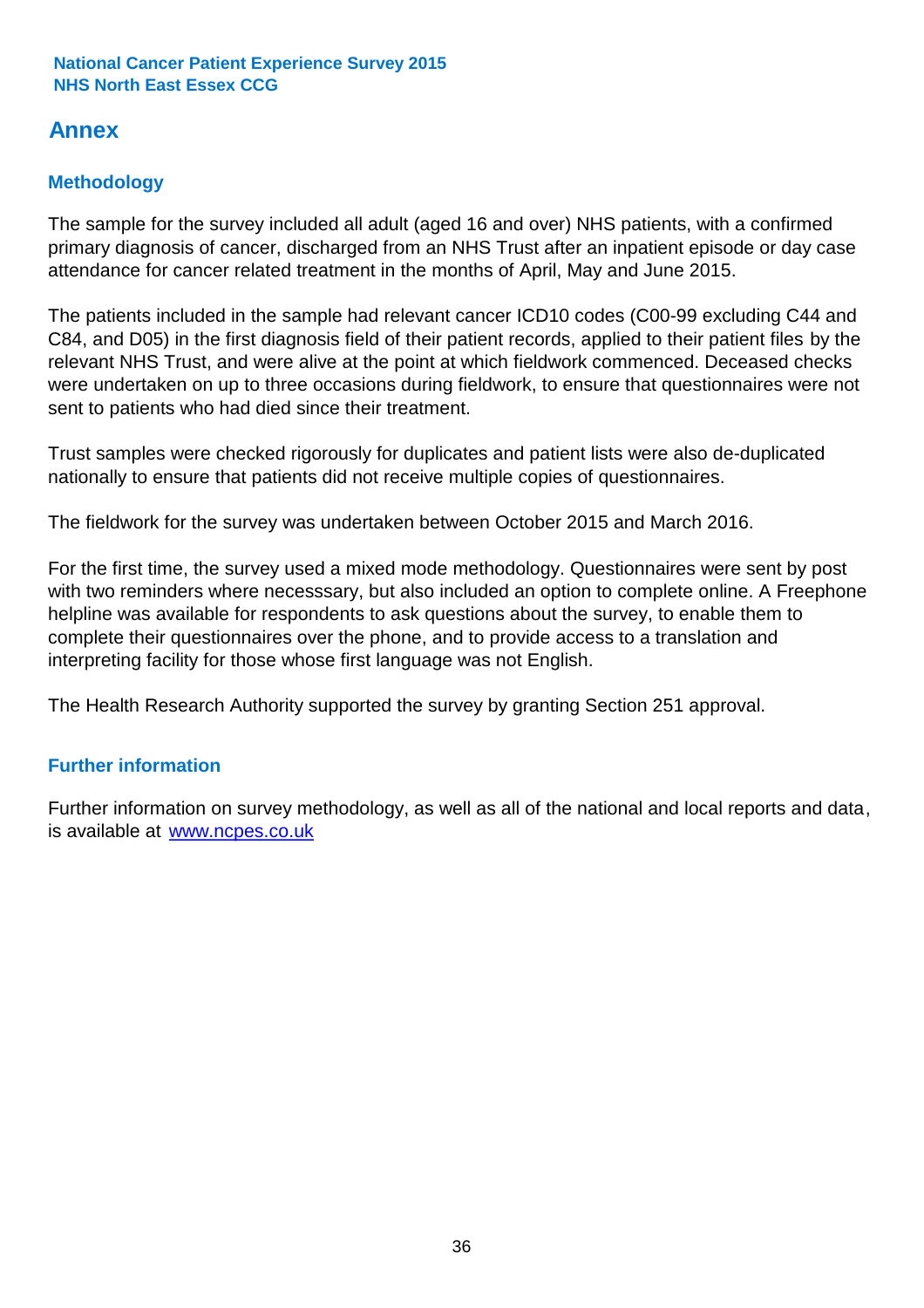### **Redevelopment of the 2015 survey**

A number of significant changes have been made to the National Cancer Patient Experience Survey in 2015:

- the length of the questionnaire has been reduced
- response options have been reviewed and changed to make them consistent throughout the survey
- some of the questions and / or answer options have been changed so that they are now in line with questions in other patient surveys (e.g. the Care Quality Commission national patient surveys), to improve comparability between them
- the topic areas within the questionnaire have been redesigned to capture the whole patient journey.

There are 50 questions in the questionnaire that relate directly to patient experience. Of these, 14 remain unchanged from previous years; and a further 21 have been slightly amended. We draw caution in directly comparing data from the 2015 survey to the findings of the previous CPES surveys, even for identical questions. Changes in the structure of the survey instrument (questionnaire) and also the administration of the survey (calendar period and length of time from sampling to field work start and completion) may influence nationwide averages, although these features will not greatly impact on relative comparisons (e.g. between patient groups or hospitals).

The other 15 questions are either new or substantially changed from previous years.

It is expected that there will be few, if any changes, to the questionnaire going forward so we will be able to compare the results year on year. Where changes are necessary they are expected to be for methodological reasons or to improve question reliability.

Another significant change in 2015 is that an online version of the questionnaire has been developed. The online version was developed to make the questionnaire more accessible for respondents. This may have an impact on the demographic characteristics of the respondents. This may be an improvement if previously underrepresented groups have responded. However, changes to the demographics of respondents may have implications on the overall results - and again, leads us to draw caution in directly comparing results with previous years.

### **Official Statistics**

The 2015 survey data has been published for the first time as Official Statistics. The 2015 survey data has been produced and published in line with the Code of Practice for Official Statistics.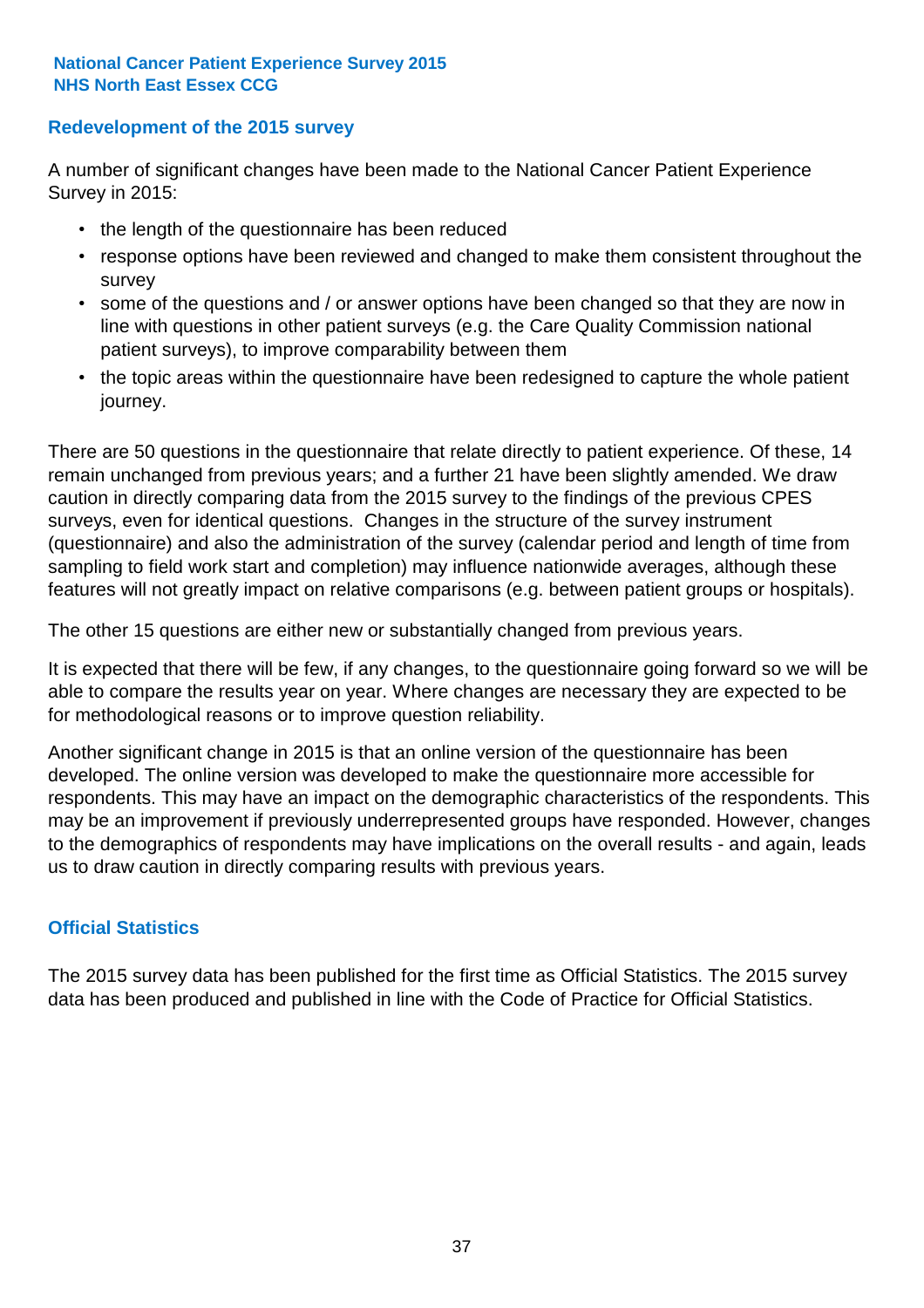### **Scoring methodologies**

49 of the 50 questions relating directly to patient experience have been summarised as the score of the percentage of patients who reported a positive experience. For example:

- question 6 asks: "Overall, how did you feel about the length of time you had to wait for your test to be done?". Responses have been recorded as positive only for those patients who selected the first option ("It was about right")
- question 11 asks: "When you were told you had cancer, were you given written information about the type of cancer you had?". Responses have been recorded as positive only for those patients who selected the first option ("Yes, and it was easy to understand").

Where options do not provide any information on positive/negative patient experience (e.g. "Don't know / can't remember"), they are excluded from the score.

The other question (question 59) asks respondents to rate their overall care on a scale of 0 to 10. Scores have been given as an average on this scale.

A copy of the 2015 questionnaire, marked up with all of these scoring conventions, is available at www.ncpes.co.uk

Further details on the scoring methodology can be found in the technical document for the survey, available at <u>www.ncpes.co.uk</u>

#### **Case-mix adjustment**

For the first time in 2015, case-mix adjusted findings are being presented alongside unadjusted results for CCGs. Case-mix adjustment allows us to account for the impact that differing patient populations might have on results. By using the case-mix adjusted estimates we can obtain a greater understanding of how a CCG is performing given their patient population.

The factors taken into account in this case-mix adjustment are gender, age, ethnic group, deprivation, and tumour group.

For further details on case-mix adjustment, please refer to the technical document for the survey, available at www.ncpes.co.uk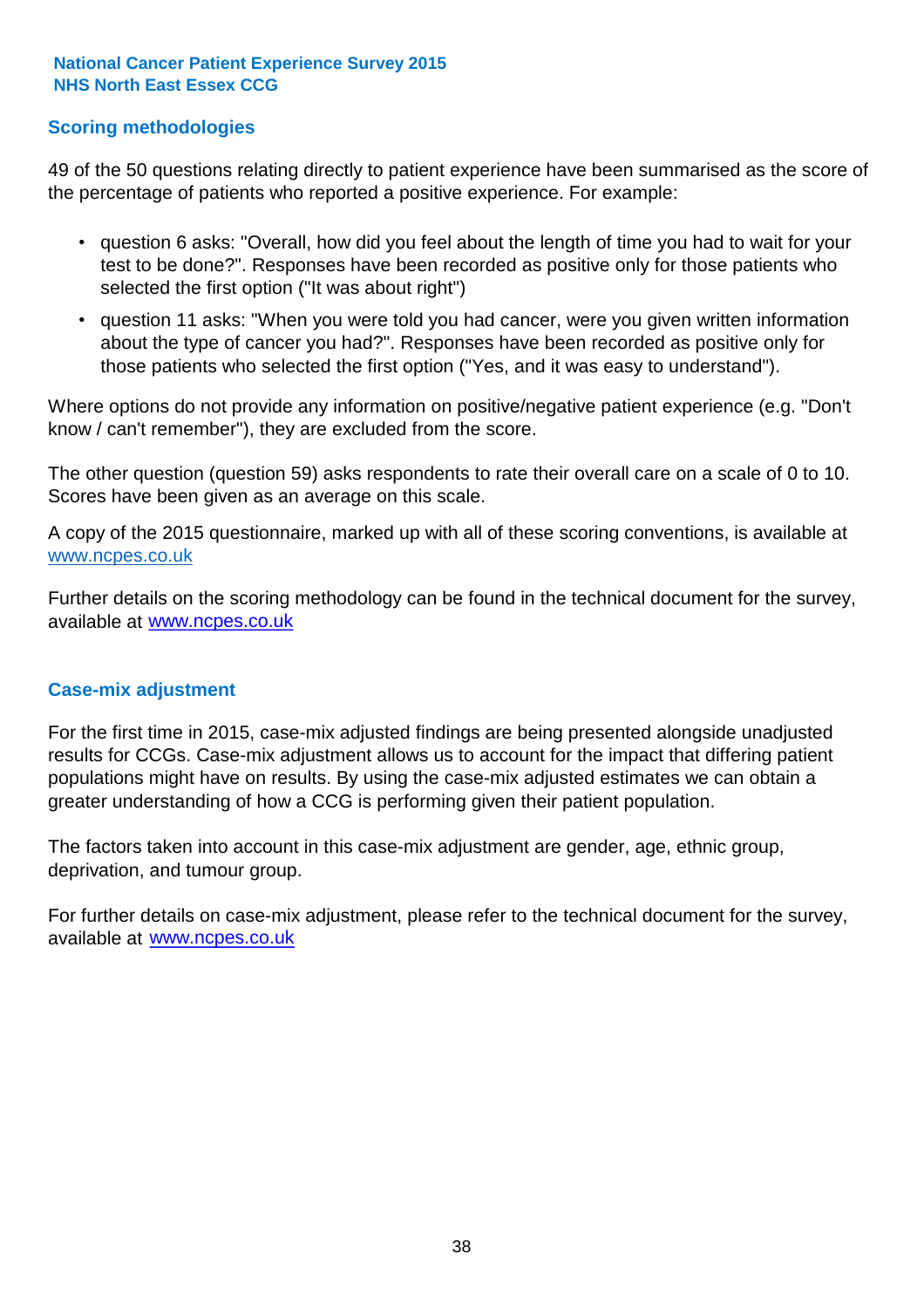### **Response Rates**

|                 | Sample<br><b>Size</b> | <b>Excluded</b> | Adjusted<br><b>Sample</b> | <b>Not</b><br>Returned Refused | Blank / | Completed | Response<br>Rate |
|-----------------|-----------------------|-----------------|---------------------------|--------------------------------|---------|-----------|------------------|
| <b>National</b> | 116,991               | 8.719           | 108,272                   | 33,168                         | 3.918   | 71,186    | 66%              |
| <b>06T</b>      | 636                   | 58l             | 578                       | 145                            | 21      | 412       | 71%              |

#### **Respondents by tumour group**

The tables below show the numbers of patients from each tumour group and the age and gender distribution of these patients.

| <b>Tumour Group</b>  | Number of<br>respondents* |
|----------------------|---------------------------|
| Brain / CNS          | $\overline{2}$            |
| <b>Breast</b>        | 106                       |
| Gynaecological       | 8                         |
| Colorectal / LGT     | 48                        |
| Lung                 | 41                        |
| <b>Skin</b>          | 13                        |
| Haematological       | 79                        |
| <b>Upper Gastro</b>  | 30                        |
| Other                | 14                        |
| Urological           | 49                        |
| Prostate             | 6                         |
| Sarcoma              | $\overline{4}$            |
| <b>Head and Neck</b> | 12                        |

*\* These figures may not match the numerator for all questions in the 'Comparisons by tumour group' section of this report, because not all questions were answered by all respondents.*

### **Respondents by age and gender**

The questionnaire asked respondents to give their year of birth. This information has been amalgamated into 8 age bands. The age and gender distribution for the CCG was as follows:

|             | 16-24 | 25-34 | 35-44 | 45-54 | 55-64 | 65-74 | 75-84 | $85+$ | <b>Total</b> |
|-------------|-------|-------|-------|-------|-------|-------|-------|-------|--------------|
| <b>Male</b> |       |       |       | 9     | 32    | 72    | 59    | 10    | 189          |
| Female      | ◠     |       | 9     | 34    | 50    | 80    | 40    |       | 223          |
| Total       |       |       | 12    | 43    | 82    | 152   | 99    | 16    | 412          |